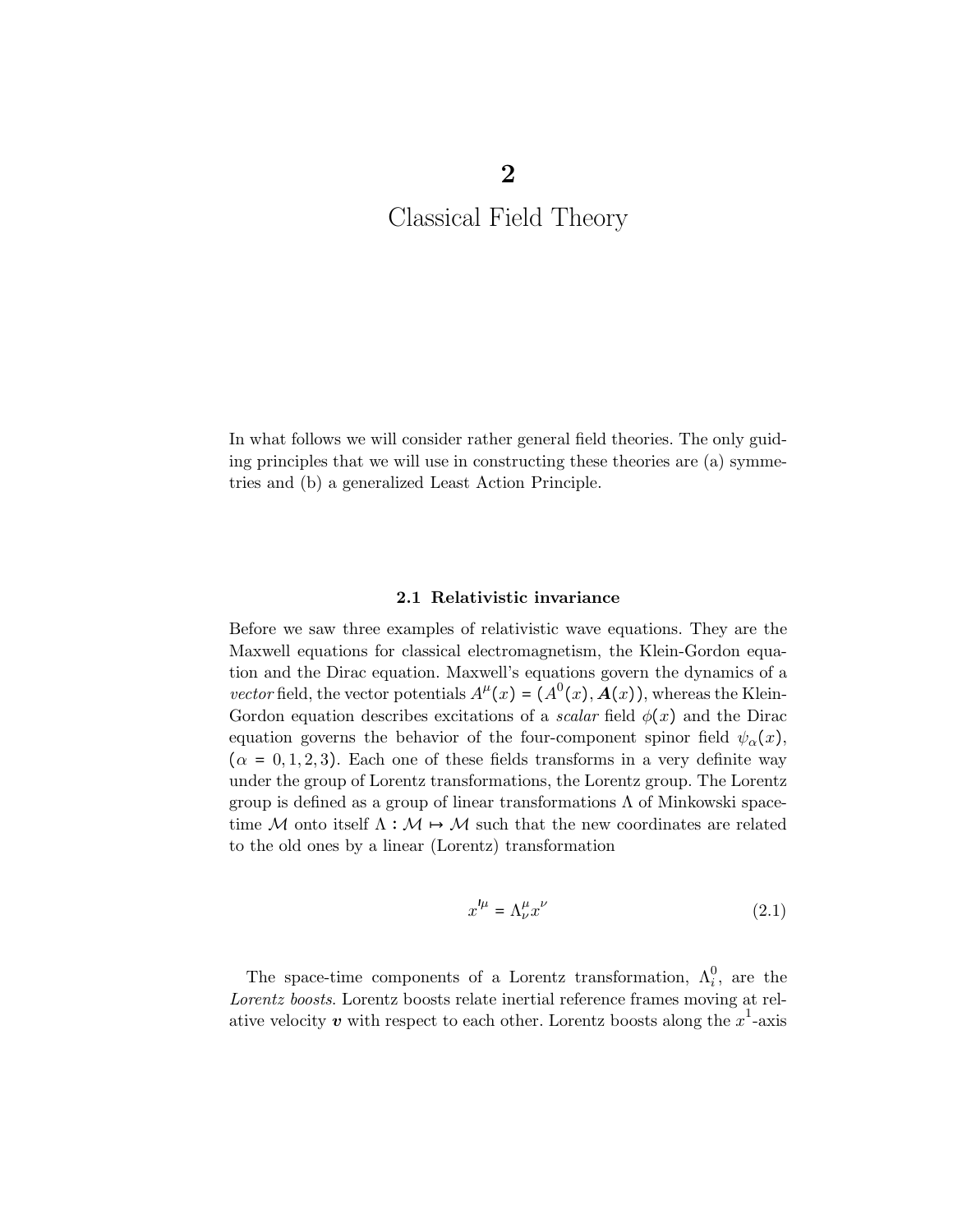have the familiar form

$$
x^{0i} = \frac{x^0 + vx^1/c}{\sqrt{1 - v^2/c^2}}
$$
  
\n
$$
x^{1i} = \frac{x^1 + vx^0/c}{\sqrt{1 - v^2/c^2}}
$$
  
\n
$$
x^{2i} = x^2
$$
  
\n
$$
x^{3i} = x^3
$$
\n(2.2)

where  $x^0 = ct$ ,  $x^1 = x$ ,  $x^2 = y$  and  $x^3 = z$  (note: the superscripts indicate components, not powers!). If we use the notation  $\gamma = (1 - v^2/c^2)^{-1/2} \equiv$  $\cosh \alpha$ , we can write the Lorentz boost as a matrix:

$$
\begin{pmatrix} x^{01} \\ x^{11} \\ x^{21} \\ x^{31} \end{pmatrix} = \begin{pmatrix} \cosh \alpha & \sinh \alpha & 0 & 0 \\ \sinh \alpha & \cosh \alpha & 0 & 0 \\ 0 & 0 & 1 & 0 \\ 0 & 0 & 0 & 1 \end{pmatrix} \begin{pmatrix} x^{0} \\ x^{1} \\ x^{2} \\ x^{3} \end{pmatrix}
$$
(2.3)

The space components of  $\Lambda^i_j$  are conventional rotations  $R$  of three-dimensional Euclidean space.

Infinitesimal Lorentz transformations are generated by the hermitian operators

$$
L_{\mu\nu} = i(x_{\mu}\partial_{\nu} - x_{\nu}\partial_{\mu})
$$
\n(2.4)

where  $\partial_{\mu} = \frac{\partial}{\partial x^{\mu}}$  and  $\mu, \nu = 0, 1, 2, 3$ . The infinitesimal generators  $L_{\mu\nu}$  satisfy the algebra

$$
[L_{\mu\nu}, L_{\rho\sigma}] = ig_{\nu\rho} L_{\mu\sigma} - ig_{\mu\rho} L_{\nu\sigma} - ig_{\nu\sigma} L_{\mu\rho} + ig_{\mu\sigma} L_{\nu\rho}
$$
 (2.5)

where  $g_{\mu\nu}$  is the metric tensor for flat Minkowski space-time (see below). This is the algebra of the Lie group  $SO(3,1)$ . Actually, any operator of the form

$$
M_{\mu\nu} = L_{\mu\nu} + S_{\mu\nu} \tag{2.6}
$$

where  $S_{\mu\nu}$  are  $4 \times 4$  matrices satisfying the algebra of Eq.(2.5) are also generators of  $SO(3,1)$ . Below we will discuss explicit examples.

Lorentz transformations form a *group*, since (a) the product of two Lorentz transformations is a Lorentz transformation, (b) there exists an identity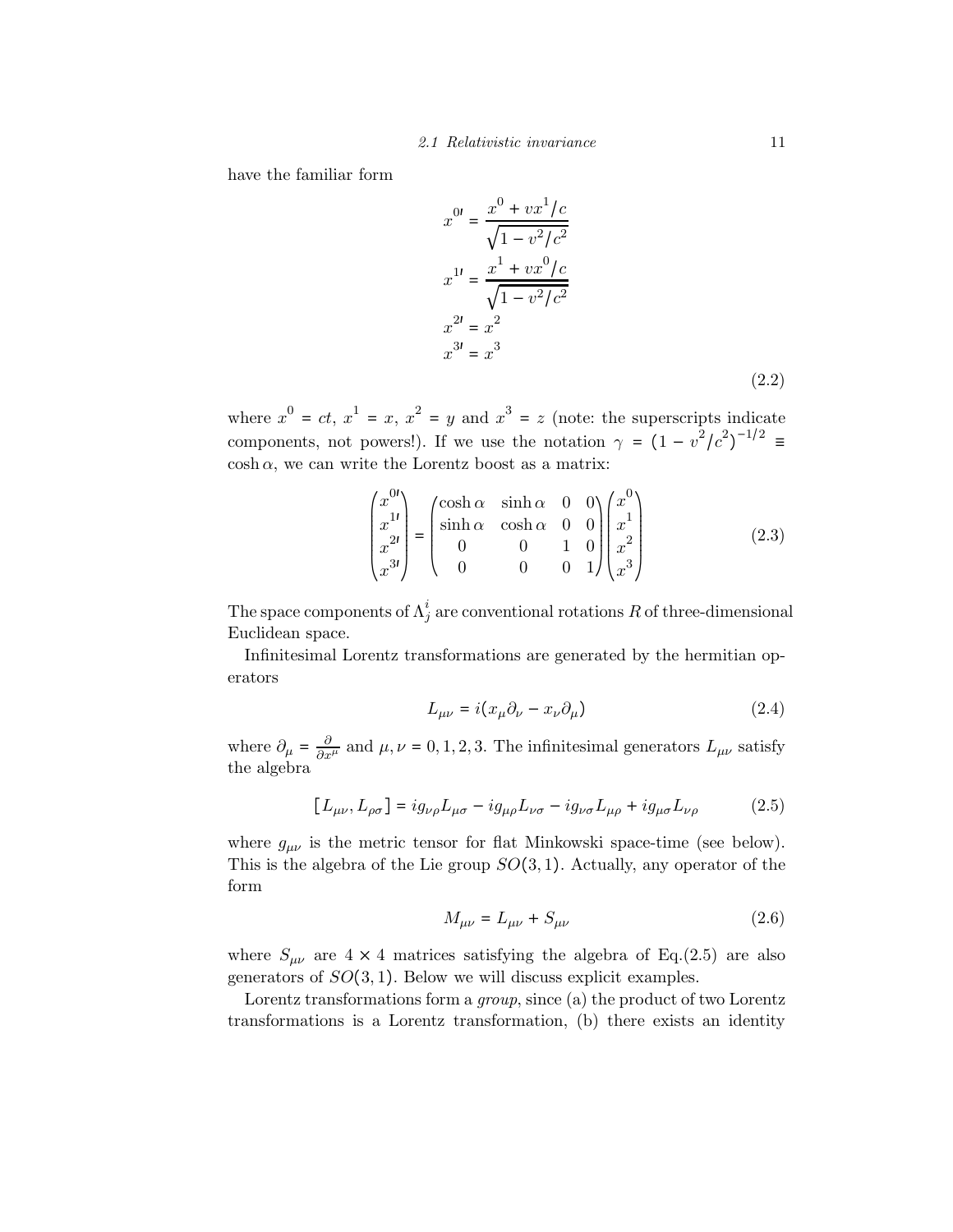transformation, and (c) Lorentz transformations are invertible. Notice, however, that in general two transformations do not commute with each other. Hence, the Lorentz group is non-Abelian.

The Lorentz group has the defining property of leaving invariant the relativistic interval

$$
x^{2} \equiv x_{0}^{2} - \mathbf{x}^{2} = c^{2} t^{2} - \mathbf{x}^{2}
$$
 (2.7)

The group of Euclidean rotations leave invariant the Euclidean distance  $x^2$ and it is a subgroup of the Lorentz group. The rotation group is denoted by  $SO(3)$ , and the Lorentz group is denoted by  $SO(3,1)$ . This notation makes manifest the fact that the signature of the metric has one + sign and three − signs.

The group  $SO(3,1)$  of linear transformations is non-compact in the following sense. Let us consider first the group of rotations in three-dimensional space,  $SO(3)$ . The linear transformations in  $SO(3)$  leave the Euclidean distance (squared)  $R^2 = x_1^2 + x_2^2 + x_3^2$  invariant. The set of points with a fixed value of R is the two-dimensional surface of a sphere of radius  $R$  in three dimensions, that we will denote by  $S_2$ . The elements of the group of rotations  $SO(3)$  are in one-to-one correspondence with the points on  $S_2$ . The area of a 2-sphere  $S_2$  of unit radius is  $4\pi$ . Then we will say that the "volume" of the group  $SO(3)$  is finite and equal to  $4\pi$ . A group of linear transformations with finite volume is said to be *compact*. In contrast, the Lorentz group is the set of linear transformations, denoted by  $SO(3,1)$ , that leave the relativistic interval  $x_{\mu}x^{\mu}$  invariant, which is not positive definite. As we well know, Lorentz boosts which map points along hyperbolas of Minkowski space time. In this sense, the Lorentz group is non-compact since its "volume" is infinite.

We will adopt the following conventions and definitions:

1) Metric Tensor: We will use the standard ("Bjorken and Drell") metric for Minkowski space-time in which the metric tensor  $g_{\mu\nu}$  is

$$
g_{\mu\nu} = g^{\mu\nu} = \begin{pmatrix} 1 & 0 & 0 & 0 \\ 0 & -1 & 0 & 0 \\ 0 & 0 & -1 & 0 \\ 0 & 0 & 0 & -1 \end{pmatrix}
$$
 (2.8)

With this notation the infinitesimal relativistic interval is

$$
ds^{2} = dx^{\mu} dx_{\mu} = g_{\mu\nu} dx^{\mu} dx^{\nu} = dx_{0}^{2} - dx^{2} = c^{2} dt^{2} - dx^{2}
$$
 (2.9)

2) 4-vectors:

i)  $x^{\mu}$  is a *contravariant* 4-vector,  $x^{\mu} = (ct, x)$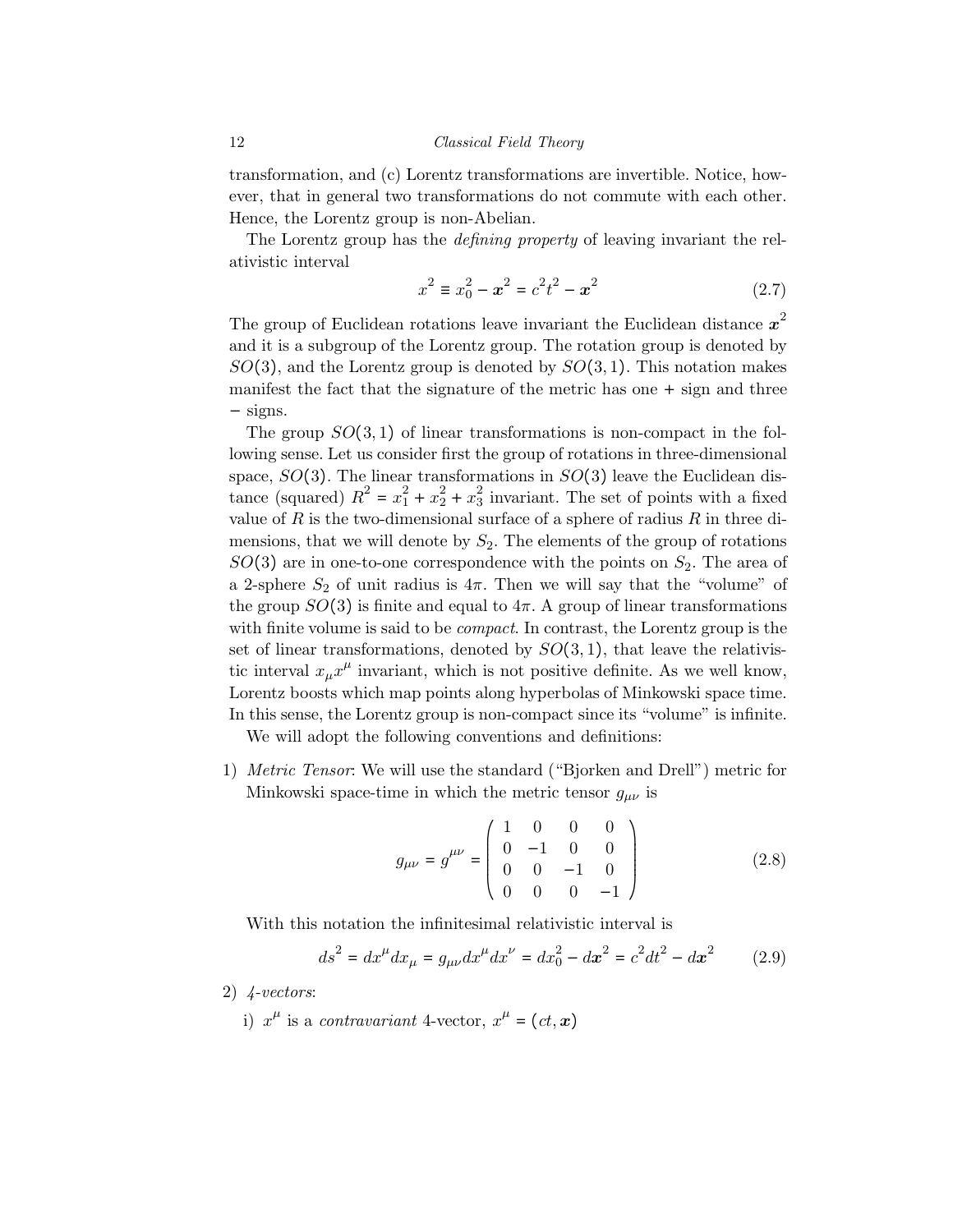#### 2.1 Relativistic invariance 13

- ii)  $x_{\mu}$  is a *covariant* 4-vector  $x_{\mu} = (ct, -x)$
- iii) Covariant and contravariant vectors (and tensors) are related through the metric tensor  $g_{\mu\nu}$

$$
A^{\mu} = g^{\mu\nu} A_{\nu} \tag{2.10}
$$

- iv) x is a vector in  $\mathbb{R}^3$
- v)  $p^{\mu} = \left(\frac{E}{c}, p\right)$  is the energy-momentum 4-vector. Hence,  $p_{\mu}p^{\mu} = \frac{E^2}{c^2} p^2$ is a Lorentz scalar.
- 3) Scalar Product:

$$
p \cdot q = p_{\mu} q^{\mu} = p_0 q_0 - \boldsymbol{p} \cdot \boldsymbol{q} \equiv p_{\mu} q_{\nu} g^{\mu \nu} \tag{2.11}
$$

4) Gradients:  $\partial_{\mu} \equiv \frac{\partial}{\partial x^{\mu}}$  and  $\partial^{\mu} \equiv \frac{\partial}{\partial x_{\mu}}$ . We define the D'Alambertian  $\partial^2$ 

$$
\partial^2 \equiv \partial^\mu \partial_\mu \equiv \frac{1}{c^2} \partial_t^2 - \nabla^2 \tag{2.12}
$$

which is a Lorentz scalar. From now on we will use units of time  $[T]$  and length  $[L]$  such that  $h = c = 1$ . Thus,  $[T] = [L]$  and we will use units like centimeters (or any other unit of length).

5) Interval: The interval in Minkowski space is  $x^2$ ,

$$
x^2 = x_{\mu} x^{\mu} = x_0^2 - x^2 \tag{2.13}
$$

Time-like intervals have  $x^2 > 0$  while space-like intervals have  $x^2 < 0$ .

Since a field is a function (or mapping) of Minkowski space onto some other (properly chosen) space, it is natural to require that the fields should have simple transformation properties under Lorentz transformations. For example, the vector potential  $A^{\mu}(x)$  transforms like 4-vector under Lorentz transformations, i.e. if  $x'' = \Lambda^{\mu}_{\nu} x^{\nu}$ , then  $A'^{\mu}(x') = \Lambda^{\mu}_{\nu} A^{\nu}(x)$ . In other words,  $A^{\mu}$  transforms like  $x^{\mu}$ . Thus, it is a vector. All vector fields have this property. A scalar field  $\Phi(x)$ , on the other hand, remains *invariant* under Lorentz transformations,

$$
\Phi'(x') = \Phi(x) \tag{2.14}
$$

A 4-spinor  $\psi_{\alpha}(x)$  transforms under Lorentz transformations. Namely, there exists an induced  $4 \times 4$  linear transformation matrix  $S(\Lambda)$  such that

$$
S(\Lambda^{-1}) = S^{-1}(\Lambda) \tag{2.15}
$$

and

$$
\Psi'(\Lambda x) = S(\Lambda)\Psi(x) \tag{2.16}
$$

Below we will give an explicit expression for  $S(\Lambda)$ .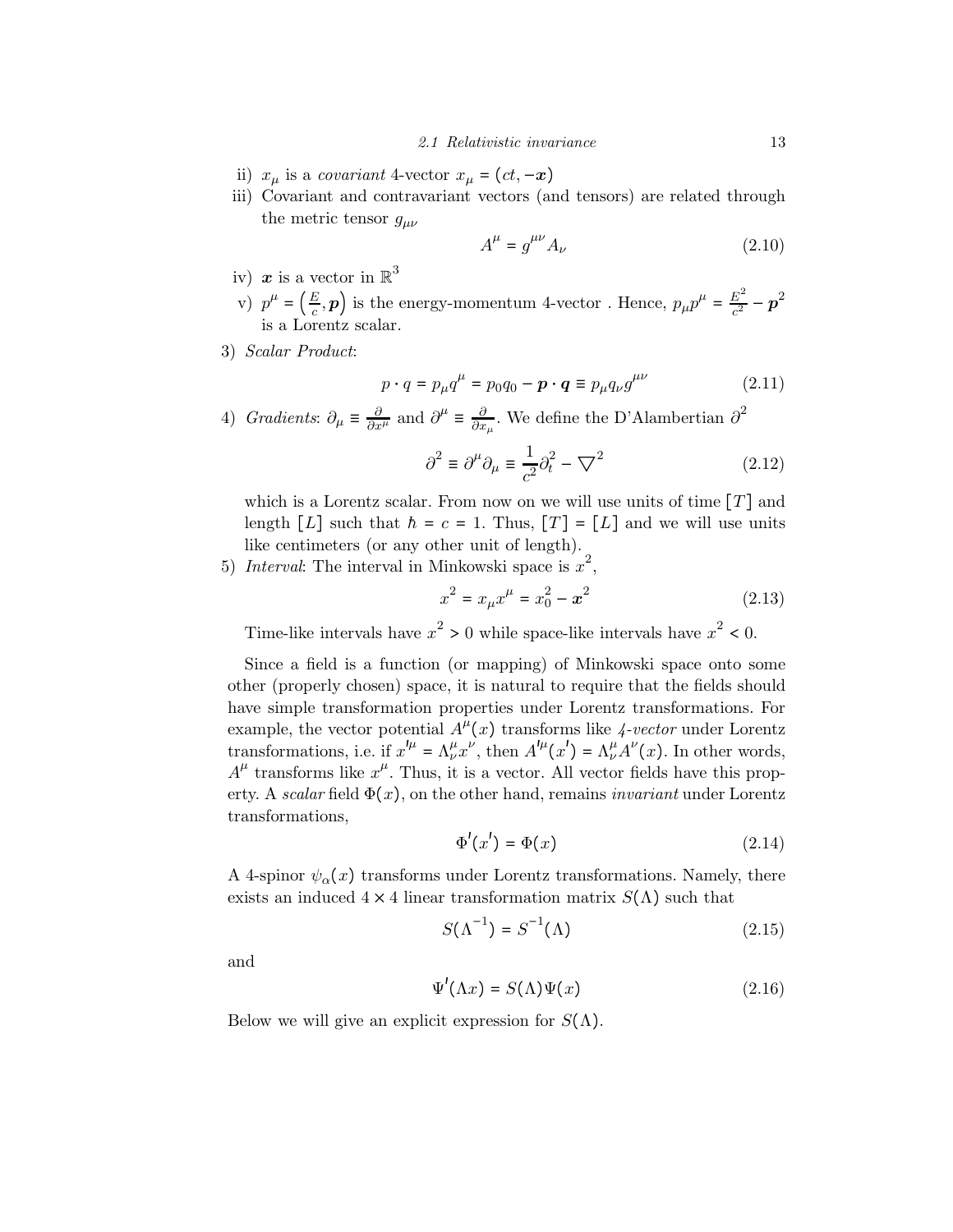

Figure 2.1 The Minkowski space-time and its light cone. Events at a relativistic interval with  $x^2 = x_0^2 - x^2 > 0$  are time-like (and are causally connected with the origin), while events with  $x^2 = x_0^2 - x^2 < 0$  are spacelike and are not causally connected with the origin.

## 2.2 The Lagrangian, the action, and the Least Action Principle

The evolution of any dynamical system is determined by its Lagrangian. In the Classical Mechanics of systems of particles described by the generalized coordinates  $q$ , the Lagrangian  $L$  is a differentiable function of the coordinates  $q$  and their time derivatives. L must be differentiable since, otherwise, the equations of motion would not be local in time, *i.e.* could not be written in terms of differential equations. An argument  $\lambda$ -la Landau and Lifshitz (Landau and Lifshitz, 1959a) enables us to "derive" the Lagrangian. For example, for a particle in free space, the homogeneity, uniformity and isotropy of space and time require that  $L$  be only a function of the absolute value of the velocity  $|v|$ . Since  $|v|$  is not a differentiable function of v, the Lagrangian must be a function of  $v^2$ . Thus,  $L = L(v^2)$ . In principle there is no reason to assume that  $L$  cannot be a function of the acceleration  $a$  (or rather  $a^2$ ) or of its higher derivatives. Experiment tells us that in Classical Mechanics it is sufficient to specify the initial position  $x(0)$  of a particle and its initial velocity  $v(0)$  in order to determine the time evolution of the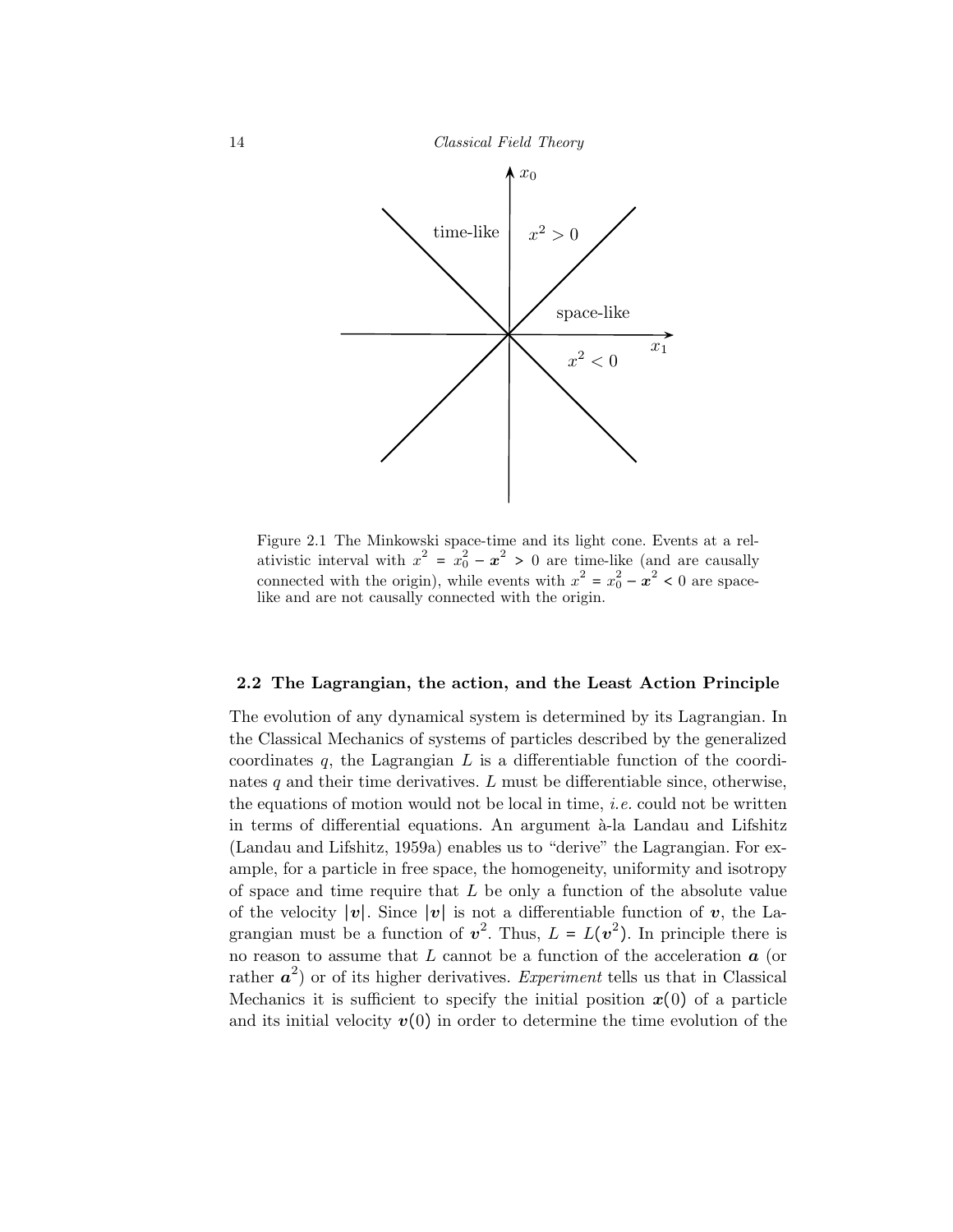system. Thus we have to choose

$$
L(v^2) = \text{const} + \frac{1}{2}mv^2 \qquad (2.17)
$$

The additive constant is irrelevant in classical physics. Naturally, the coefficient of  $v^2$  is just one-half of the inertial mass.

However, in Special Relativity, the natural invariant quantity to consider is not the Lagrangian but the action S. For a free particle the relativistic invariant (i.e. Lorentz invariant ) action must involve the invariant interval, the proper length  $ds = c\sqrt{1-\frac{v^2}{c^2}}$  dt. Hence one writes the action for a relativistic massive particle as

$$
S = -mc \int_{s_i}^{s_f} ds = -mc^2 \int_{t_i}^{t_f} dt \sqrt{1 - \frac{v^2}{c^2}}
$$
 (2.18)

The relativistic Lagrangian then is

$$
L = -mc^2 \sqrt{1 - \frac{v^2}{c^2}}
$$
 (2.19)

As a power series expansion, it contains all powers of  $v^2/c^2$ . It is elementary to see that, as expected, the canonical momentum  $p$  is

$$
p = \frac{\partial L}{\partial v} = \frac{mv}{\sqrt{1 - \frac{v^2}{c^2}}}
$$
(2.20)

from which it follows that the Hamiltonian (or energy) is given by

$$
H = \frac{mc^2}{\sqrt{1 - \frac{v^2}{c^2}}} = \sqrt{p^2 c^2 + m^2 c^4},
$$
\n(2.21)

as it should be.

Once the Lagrangian is found, the classical equations of motion are determined by the Least Action Principle. Thus, we construct the action S

$$
S = \int dt L(q, \dot{q}) \tag{2.22}
$$

where  $\dot{q} = \frac{dq}{dt}$ , and demand that the physical trajectories  $q(t)$  leave the action S stationary, i.e.  $\delta S = 0$ . The variation of S is

$$
\delta S = \int_{t_i}^{t_f} dt \left( \frac{\partial L}{\partial q} \, \delta q + \frac{\partial L}{\partial \dot{q}} \, \delta \dot{q} \right) \tag{2.23}
$$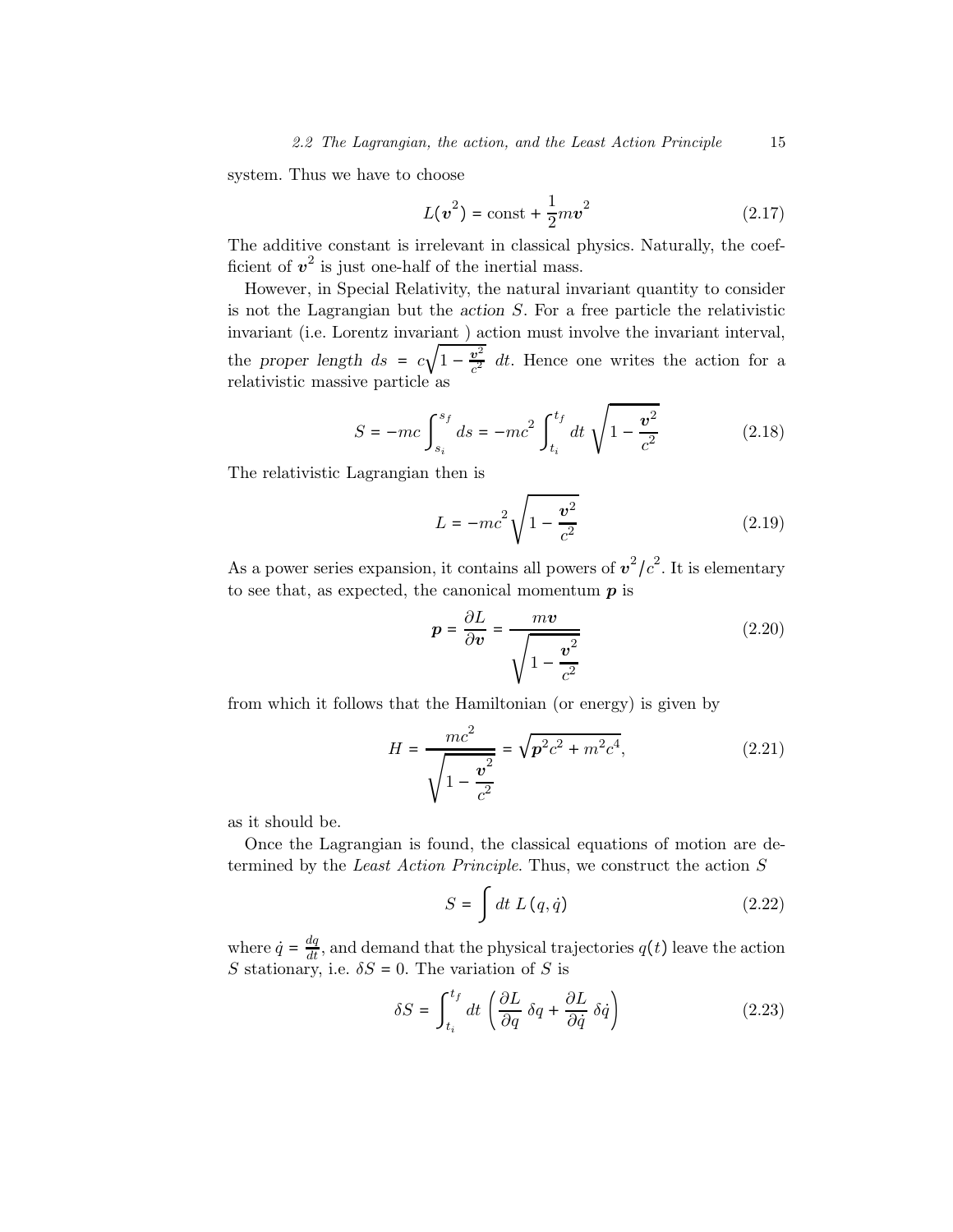

Figure 2.2 The Least Action Principle: the dark curve is the classical trajectory and extremizes the classical action. The curve with a broken trace represents a variation.

Integrating by parts, we get

$$
\delta S = \int_{t_i}^{t_f} dt \dot{q} \left( \frac{\partial L}{\partial \dot{q}} \delta q \right) + \int_{t_i}^{t_f} dt \delta q \left[ \frac{\partial L}{\partial q} - \frac{d}{dt} \left( \frac{\partial L}{\partial \dot{q}} \right) \right]
$$
(2.24)

Hence, we get

$$
\delta S = \frac{\partial L}{\partial \dot{q}} \delta q \Big|_{t_i}^{t_f} + \int_{t_i}^{t_f} dt \ \delta q \left[ \frac{\partial L}{\partial q} - \frac{d}{dt} \left( \frac{\partial L}{\partial \dot{q}} \right) \right]
$$
(2.25)

If we assume that the variation  $\delta q$  is an arbitrary function of time that vanishes at the initial and final times  $t_i$  and  $t_f$ , i.e.  $\delta q(t_i) = \delta q(t_f) = 0$ , we find that  $\delta S = 0$  if and only if the integrand of Eq.(2.25) vanishes identically. Thus,

$$
\frac{\partial L}{\partial q} - \frac{d}{dt} \left( \frac{\partial L}{\partial \dot{q}} \right) = 0 \tag{2.26}
$$

These are the equations of motion or Newton's equations. In general the equation that determine the trajectories that leave the action stationary is called the Euler-Lagrange equation.

## 2.3 Scalar field theory

For the case of a field theory, we can proceed very much in the same way. Let us consider first the case of a scalar field  $\Phi(x)$ . The action S must be invariant under Lorentz transformations. Since we want to construct local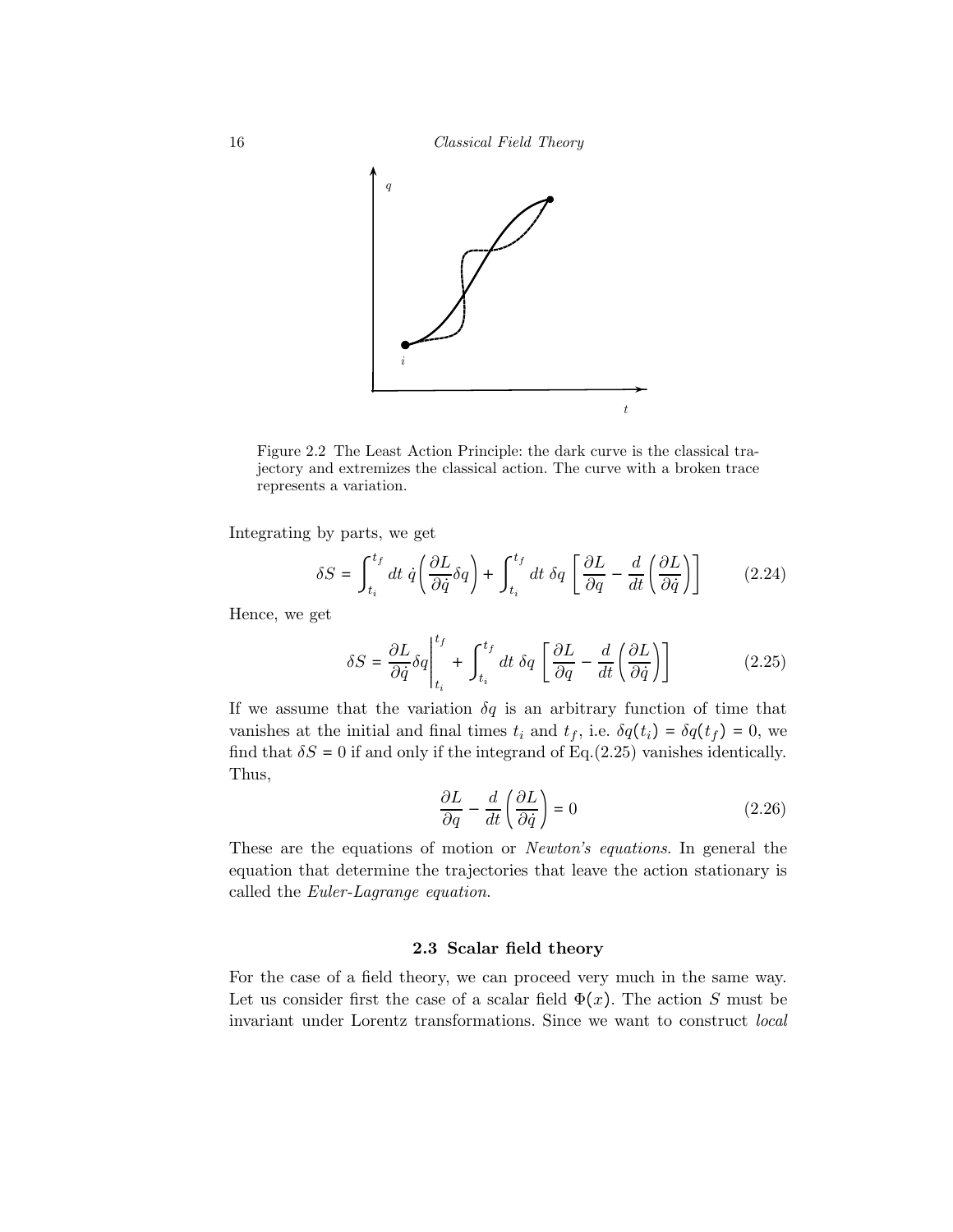theories it is natural to assume that  $S$  is given in terms of a Lagrangian density L

$$
S = \int d^4x \mathcal{L} \tag{2.27}
$$

where  $\mathcal L$  is a *local* differentiable function of the field and its derivatives. These assumptions in turn guarantee that the resulting equations of motion have the form of partial differential equations. In other terms, the dynamics does not allow for action-at-a-distance.

Since the volume element of Minkowski space  $d^4x$  is invariant under Lorentz transformations, the action S is invariant if  $\mathcal L$  is a local, differentiable function of Lorentz invariants that can be constructed out of the field  $\Phi(x)$ . Simple invariants are  $\Phi(x)$  itself and all of its powers. The gradient  $\partial^{\mu}\Phi \equiv \frac{\partial \Phi}{\partial x_{\mu}}$  is not an invariant but the D'alambertian  $\partial^2 \Phi$  is. Bilinears such as  $\partial_{\mu} \Phi \partial^{\mu} \Phi$  are also Lorentz invariant as well as under a change of the sign of  $\Phi$ . So, we can write the following simple expression for  $\mathcal{L}$ :

$$
\mathcal{L} = \frac{1}{2} \partial_{\mu} \Phi \partial^{\mu} \Phi - V(\Phi) \tag{2.28}
$$

where  $V(\Phi)$  is some potential, which we can assume is a polynomial function of the field Φ. Let us consider the simple choice

$$
V(\Phi) = \frac{1}{2}\bar{m}^2\Phi^2
$$
 (2.29)

where  $\bar{m} = mc/\hbar$ . Thus,

$$
\mathcal{L} = \frac{1}{2} \partial_{\mu} \Phi \partial^{\mu} \Phi - \frac{1}{2} \bar{m}^2 \Phi^2 \qquad (2.30)
$$

This is the Lagrangian density for a free scalar field. We will discuss later on in what sense this field is "free". Notice, in passing, that we could have added a term like  $\partial^2 \Phi$ . However this term, in addition of being odd under  $\Phi \rightarrow -\Phi$ , is a *total divergence* and, as such, it has an effect only on the boundary conditions but it does not affect the equations of motion. In what follows, unless stated to the contrary, will will not consider surface terms.

The Least Action Principle requires that  $S$  be stationary under arbitrary variations of the field  $\Phi$  and of its derivatives  $\partial_{\mu}\Phi$ . Thus, we get

$$
\delta S = \int d^4x \left[ \frac{\delta \mathcal{L}}{\delta \Phi} \, \delta \Phi + \frac{\delta \mathcal{L}}{\delta \partial_\mu \Phi} \, \delta \partial_\mu \Phi \right] \tag{2.31}
$$

Notice that since  $\mathcal L$  is a functional of  $\Phi$ , we have to use functional derivatives, i.e. partial derivatives at each point of space-time. Upon integrating by parts,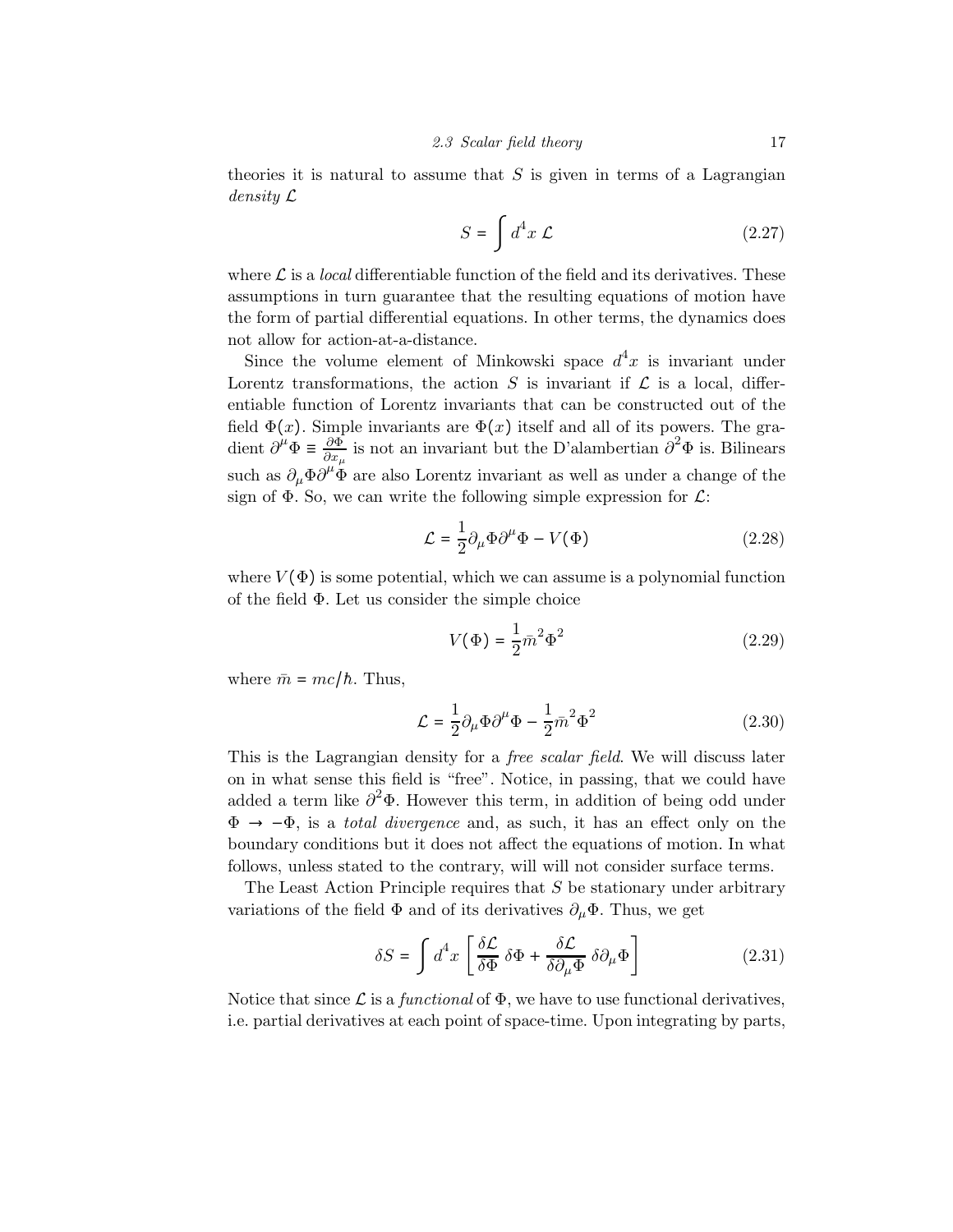we get

$$
\delta S = \int d^4x \ \partial_\mu \left( \frac{\delta \mathcal{L}}{\delta \partial_\mu \Phi} \ \delta \Phi \right) + \int d^4x \ \delta \Phi \left[ \frac{\delta \mathcal{L}}{\delta \Phi} - \partial_\mu \left( \frac{\delta \mathcal{L}}{\delta \partial_\mu \Phi} \right) \right] \tag{2.32}
$$

Instead of considering initial and final conditions, we now have to imagine that the field  $\Phi$  is contained inside some very large box of space-time. The term with the total divergence yields a surface contribution. We will consider field configurations such that  $\delta\Phi = 0$  on that surface. Thus, the Euler-Lagrange equations are

$$
\frac{\delta \mathcal{L}}{\delta \Phi} - \partial_{\mu} \left( \frac{\delta \mathcal{L}}{\delta \partial_{\mu} \Phi} \right) = 0 \tag{2.33}
$$

More explicitly, we find

$$
\frac{\delta \mathcal{L}}{\delta \Phi} = -\frac{\partial V}{\partial \Phi} \tag{2.34}
$$

and, since

$$
\frac{\partial \mathcal{L}}{\delta \partial_{\mu} \Phi} = \partial^{\mu} \Phi,
$$
\n(2.35)

Then

$$
\partial_{\mu}\frac{\delta\mathcal{L}}{\delta\partial_{\mu}\Phi} = \partial_{\mu}\partial^{\mu}\Phi \equiv \partial^2\Phi
$$
 (2.36)

By direct substitution we get the equation of motion (or field equation)

$$
\partial^2 \Phi + \frac{\partial V}{\partial \Phi} = 0 \tag{2.37}
$$

For the choice

$$
V(\Phi) = \frac{\bar{m}^2}{2} \Phi^2, \quad \frac{\partial V}{\partial \Phi} = \bar{m}^2 \Phi \tag{2.38}
$$

the field equation is

$$
\left(\partial^2 + \bar{m}^2\right)\Phi = 0\tag{2.39}
$$

where  $\partial^2 = \frac{1}{c^2}$  $\partial^2$  $\frac{\partial^2}{\partial t^2}$  –  $\nabla^2$ . Thus, we find that the equation of motion for the free massive scalar field Φ is

$$
\frac{1}{c^2} \frac{\partial^2 \Phi}{\partial t^2} - \nabla^2 \Phi + \bar{m}^2 \Phi = 0
$$
\n(2.40)

This is precisely the Klein-Gordon equation if the constant  $\bar{m}$  is identified with  $\frac{mc}{h}$ . Indeed, the plane-wave solutions of these equations are

$$
\Phi = \Phi_0 e^{i(p_0 x_0 - \mathbf{p} \cdot \mathbf{x})/\hbar} \tag{2.41}
$$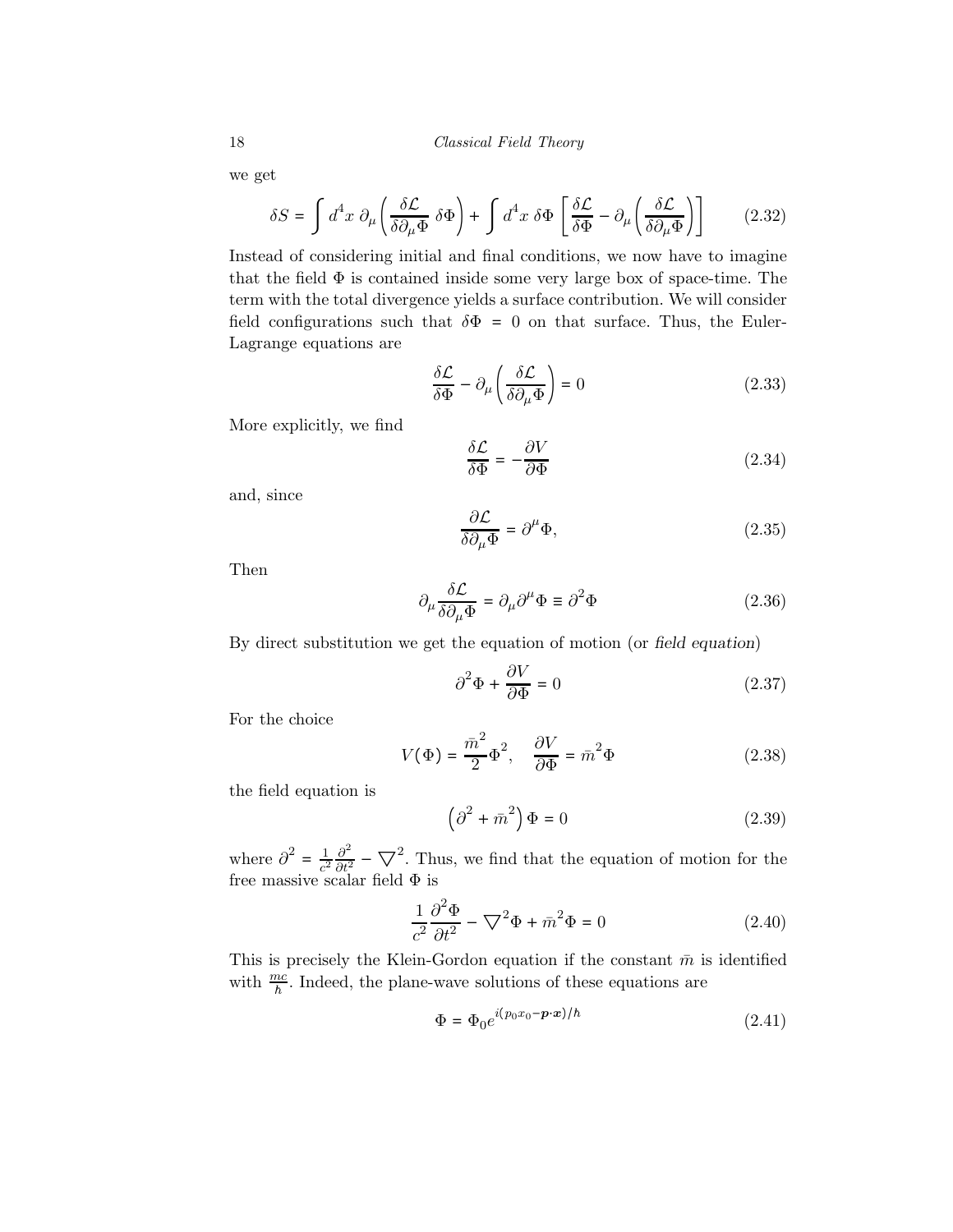where  $p_0$  and  $\boldsymbol{p}$  are related through the dispersion law

$$
p_0^2 = \mathbf{p}^2 c^2 + m^2 c^4 \tag{2.42}
$$

This means that, for each momentum  $p$ , there are two solutions, one with positive frequency and one with negative frequency. We will see below that, in the quantized theory, the energy of the excitation is indeed equal to |p<sub>0</sub>|. Notice that  $\frac{1}{m} = \frac{\hbar}{mc}$  has units of length and is equal to the Compton wavelength for a particle of mass  $m$ . From now on (unless it stated the contrary) I will use units in which  $\hbar = c = 1$  in which  $m = \bar{m}$ .

## 2.4 Classical field theory in the canonical formalism

In Classical Mechanics it is often convenient to use the canonical formulation in terms of a Hamiltonian instead of the Lagrangian approach. For the case of a system of particles, the canonical formalism proceeds as follows. Given a Lagrangian  $L(q, \dot{q})$ , a canonical momentum p is defined to be

$$
\frac{\partial L}{\partial \dot{q}} = p \tag{2.43}
$$

The classical Hamiltonian  $H(p, q)$  is defined by the Legendre transformation

$$
H(p,q) = p\dot{q} - L(q,\dot{q})\tag{2.44}
$$

If the Lagrangian  $L$  is quadratic in the velocities  $\dot{q}$  and separable, e.g.

$$
L = \frac{1}{2}m\dot{q}^2 - V(q) \tag{2.45}
$$

then,  $H(p\dot{q})$  is simply given by

$$
H(p,q) = p\dot{q} - \left(\frac{m\dot{q}^2}{2} - V(q)\right) = \frac{p^2}{2m} + V(q)
$$
 (2.46)

where

$$
p = \frac{\partial L}{\partial \dot{q}} = m\dot{q} \tag{2.47}
$$

The (conserved) quantity  $H$  is then identified with the total energy of the system.

In this language, the Least Action Principle becomes

$$
\delta S = \delta \int L dt = \delta \int [p\dot{q} - H(p, q)] dt = 0 \qquad (2.48)
$$

Hence

$$
\int dt \left( \delta p \dot{q} + p \delta \dot{q} - \delta p \frac{\partial H}{\partial p} - \delta q \frac{\partial H}{\partial q} \right) = 0 \tag{2.49}
$$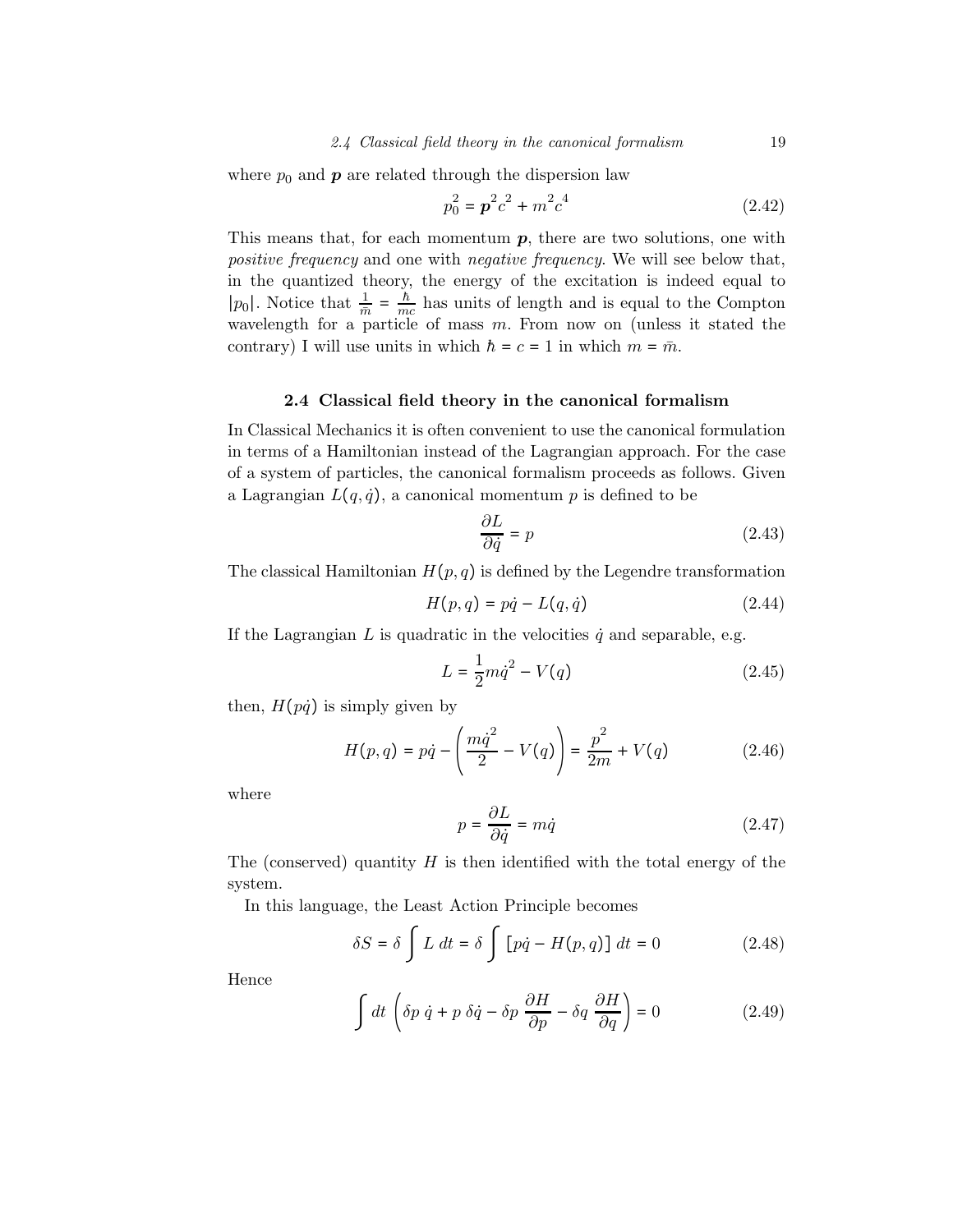Upon an integration by parts we get

$$
\int dt \left[ \delta p \left( \dot{q} - \frac{\partial H}{\partial p} \right) + \delta q \left( -\frac{\partial H}{\partial q} - \dot{p} \right) \right] = 0 \tag{2.50}
$$

which can only be satisfied for arbitrary variations  $\delta q(t)$  and  $\delta p(t)$  if

$$
\dot{q} = \frac{\partial H}{\partial p} \qquad \dot{p} = -\frac{\partial H}{\partial q} \tag{2.51}
$$

These are Hamilton's equations.

Let us introduce the Poisson Bracket  $\{A, B\}_{qp}$  of two functions A and B of  $q$  and  $p$  by

$$
\{A, B\}_{qp} \equiv \frac{\partial A}{\partial q} \frac{\partial B}{\partial p} - \frac{\partial A}{\partial p} \frac{\partial B}{\partial q}
$$
 (2.52)

Let  $F(q, p, t)$  be some differentiable function of  $q, p$  and  $t$ . Then the total time variation of  $F$  is

$$
\frac{dF}{dt} = \frac{\partial F}{\partial t} + \frac{\partial F}{\partial q}\frac{dq}{dt} + \frac{\partial F}{\partial p}\frac{dp}{dt}
$$
\n(2.53)

Using Hamilton's Equations we get the result

$$
\frac{dF}{dt} = \frac{\partial F}{\partial t} + \frac{\partial F}{\partial q} \frac{\partial H}{\partial p} - \frac{\partial F}{\partial p} \frac{\partial H}{\partial q}
$$
(2.54)

or, in terms of Poisson Brackets,

$$
\frac{dF}{dt} = \frac{\partial F}{\partial t} + \{F, H\}_{qp} \tag{2.55}
$$

In particular,

$$
\frac{dq}{dt} = \frac{\partial H}{\partial p} = \frac{\partial q}{\partial q} \frac{\partial H}{\partial p} - \frac{\partial q}{\partial p} \frac{\partial H}{\partial q} = \{q, H\}_{qp}
$$
\n(2.56)

since

$$
\frac{\partial q}{\partial p} = 0 \quad \text{and} \quad \frac{\partial q}{\partial q} = 1 \tag{2.57}
$$

Also the total rate of change of the canonical momentum  $p$  is

$$
\frac{dp}{dt} = \frac{\partial p}{\partial q} \frac{\partial H}{\partial p} - \frac{\partial p}{\partial p} \frac{\partial H}{\partial q} \equiv -\frac{\partial H}{\partial q}
$$
(2.58)

since  $\frac{\partial p}{\partial q} = 0$  and  $\frac{\partial p}{\partial p} = 1$ . Thus,

$$
\frac{dp}{dt} = \{p, H\}_{qp} \tag{2.59}
$$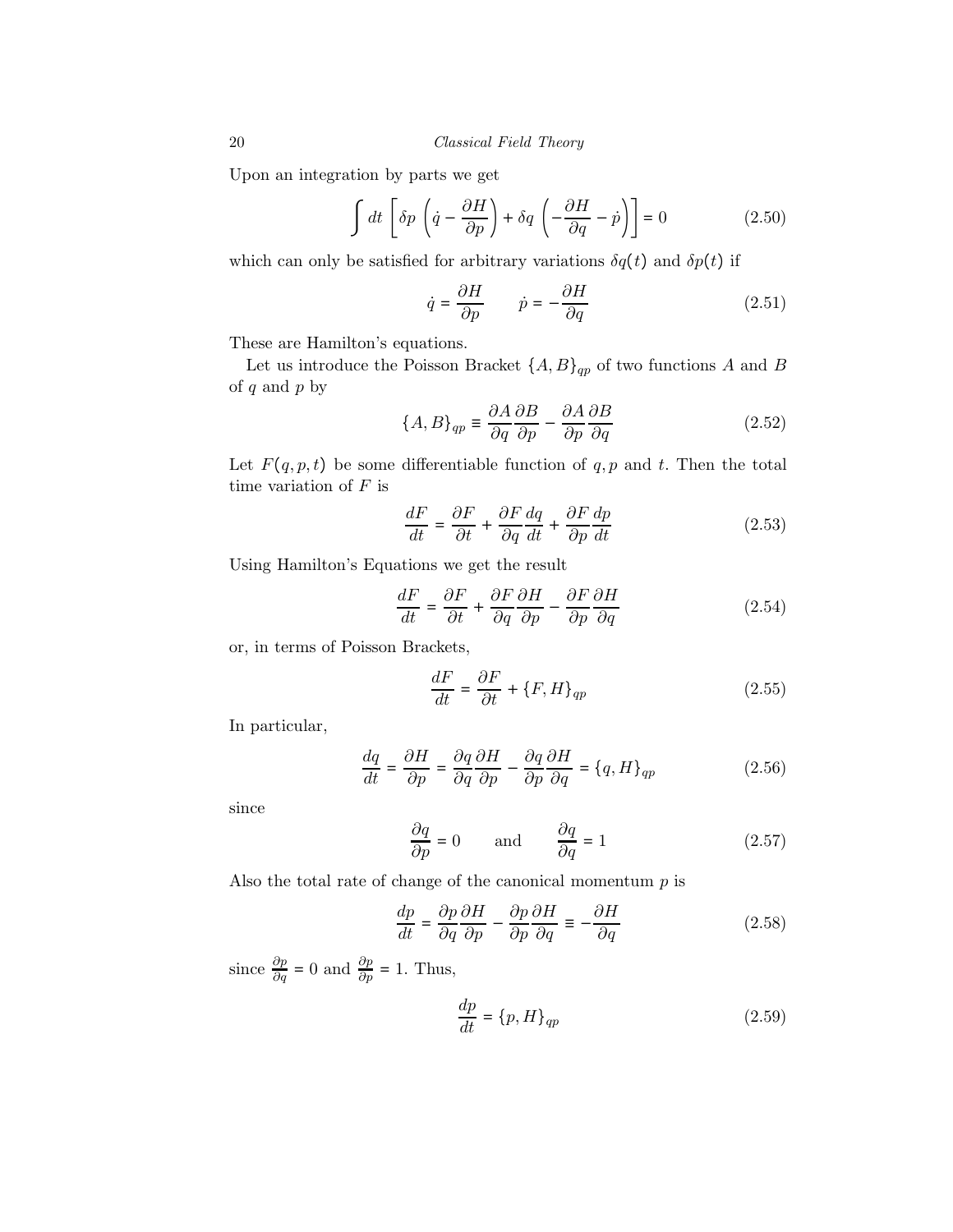Notice that, for an isolated system,  $H$  is time-independent. So,

$$
\frac{\partial H}{\partial t} = 0\tag{2.60}
$$

and

$$
\frac{dH}{dt} = \frac{\partial H}{\partial t} + \{H, H\}_{qp} = 0
$$
\n(2.61)

since

$$
\{H,H\}_{qp}=0 \qquad \qquad (2.62)
$$

Therefore, H can be regarded as the generator of infinitesimal time translations. Since it is conserved for an isolated system, for which  $\frac{\partial H}{\partial t} = 0$ , we can indeed identify  $H$  with the total energy. In passing, let us also notice that the above definition of the Poisson Bracket implies that q and  $p$  satisfy

$$
\{q, p\}_{qp} = 1\tag{2.63}
$$

This relation is fundamental for the quantization of these systems.

Much of this formulation can be generalized to the case of fields. Let us first discuss the canonical formalism for the case of a scalar field Φ with Lagrangian density  $\mathcal{L}(\Phi, \partial_\mu, \Phi)$ . We will *choose*  $\Phi(x)$  to be the (infinite) set of canonical coordinates. The canonical momentum  $\Pi(x)$  is defined by

$$
\Pi(x) = \frac{\delta \mathcal{L}}{\delta \partial_0 \Phi(x)}\tag{2.64}
$$

If the Lagrangian is quadratic in  $\partial_{\mu} \Phi$ , the canonical momentum  $\Pi(x)$  is simply given by

$$
\Pi(x) = \partial_0 \Phi(x) \equiv \dot{\Phi}(x) \tag{2.65}
$$

The Hamiltonian density  $\mathcal{H}(\Phi,\Pi)$  is a local function of  $\Phi(x)$  and  $\Pi(x)$  given by

$$
\mathcal{H}(\Phi,\Pi) = \Pi(x)\,\partial_0\Phi(x) - \mathcal{L}(\Phi,\partial_0\Phi) \tag{2.66}
$$

If the Lagrangian density  $\mathcal L$  has the simple form

$$
\mathcal{L} = \frac{1}{2} (\partial_{\mu} \Phi)^2 - V(\Phi)
$$
 (2.67)

then, the Hamiltonian density  $\mathcal{H}(\Phi,\Pi)$  is

$$
\mathcal{H} = \Pi \dot{\Phi} - \mathcal{L}(\Phi, \dot{\Phi}, \partial_j \Phi) \equiv \frac{1}{2} \Pi^2(x) + \frac{1}{2} (\nabla \Phi(x))^2 + V(\Phi(x)) \qquad (2.68)
$$

which is explicitly a positive definite quantity. Thus, the energy of a plane wave solution of a massive scalar field theory, i.e. a solution of the Klein-Gordon equation, is always positive, no matter the sign of the *frequency*.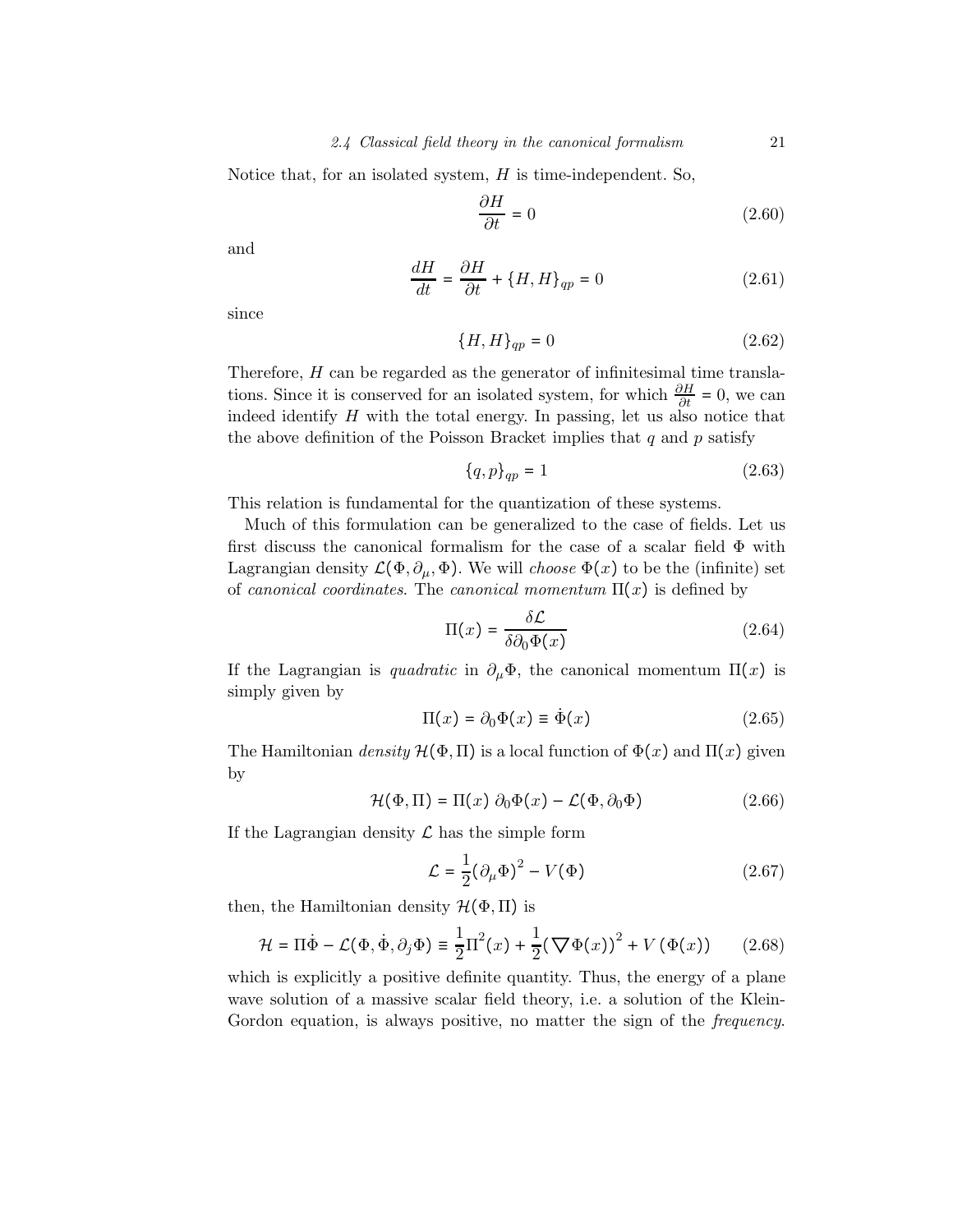In fact, the lowest energy state is simply  $\Phi = constant$ . A solution made of linear superpositions of plane waves (i.e. a wave packet) has positive energy. Therefore, in field theory, the energy is always positive. We will see that, in the quantized theory, in the case of a complex field, the negative frequency solutions are identified with antiparticle states and their existence do not signal a possible instability of the theory.

The canonical field  $\Phi(x)$  and the canonical momentum  $\Pi(x)$  satisfy the equal-time Poisson Bracket (PB) relations

$$
\{\Phi(\boldsymbol{x},x_0),\Pi(\boldsymbol{y},x_0)\}_{PB}=\delta(\boldsymbol{x}-\boldsymbol{y})
$$
\n(2.69)

where  $\delta(x)$  is the Dirac δ-function and the Poisson Bracket  $\{A, B\}_{PB}$  is defined to be

$$
\{A, B\}_{PB} = \int d^3x \left[ \frac{\delta A}{\delta \Phi(x, x_0)} \frac{\delta B}{\delta \Pi(x, x_0)} - \frac{\delta A}{\delta \Pi(x, x_0)} \frac{\delta B}{\delta \Phi(x, x_0)} \right] \tag{2.70}
$$

for any two functionals A and B of  $\Phi(x)$  and  $\Pi(x)$ . This approach can be extended to theories other than that of a scalar field without too much difficulty. We will come back to these issues when we consider the problem of quantization. Finally we should note that while Lorentz invariance is apparent in the Lagrangian formulation, it is not so in the Hamiltonian formulation of a classical field.

## 2.5 Field theory of the Dirac equation

We now turn to the problem of a field theory for spinors. We will discuss the theory of spinors as a classical field theory. We will find that this theory is not consistent unless it is properly quantized as a quantum field theory of spinors. We will return to this problem in chapter 7.

Let us rewrite the Dirac equation

$$
i\hbar \frac{\partial \Psi}{\partial t} = \frac{\hbar c}{i} \alpha \cdot \nabla \Psi + \beta mc^2 \Psi \equiv H_{\text{Dirac}} \Psi \qquad (2.71)
$$

in a manner in which relativistic covariance is apparent. The operator  $H_{\text{Dirac}}$ is the Dirac Hamiltonian.

We first recall that the  $4 \times 4$  hermitian matrices  $\alpha$  and  $\beta$  should satisfy the algebra

$$
\{\alpha_i, \alpha_j\} = 2\delta_{ij} I, \qquad \{\alpha_i, \beta\} = 0, \qquad \alpha_i^2 = \beta^2 = I \tag{2.72}
$$

where  $I$  is the  $4 \times 4$  identity matrix.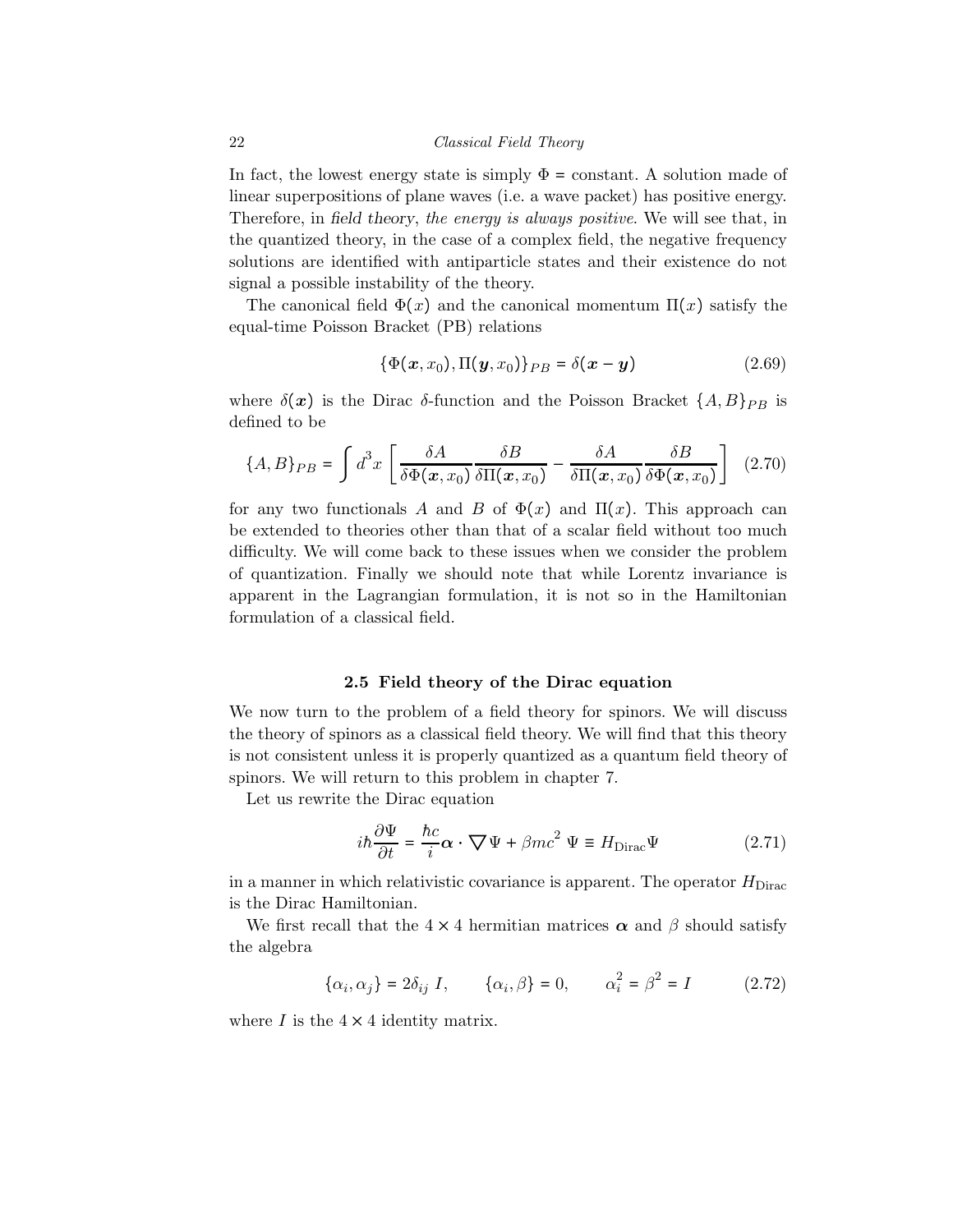A simple representation of this algebra are the 2×2 block (Dirac) matrices

$$
\alpha^{i} = \begin{pmatrix} 0 & \sigma^{i} \\ \sigma^{i} & 0 \end{pmatrix} \qquad \beta = \begin{pmatrix} I & 0 \\ 0 & -I \end{pmatrix}
$$
 (2.73)

where the  $\sigma^i$  matrices are the three  $2 \times 2$  Pauli matrices

$$
\sigma^1 = \begin{pmatrix} 0 & 1 \\ 1 & 0 \end{pmatrix} \quad \sigma^2 = \begin{pmatrix} 0 & -i \\ i & 0 \end{pmatrix} \quad \sigma^3 = \begin{pmatrix} 1 & 0 \\ 0 & -1 \end{pmatrix} \tag{2.74}
$$

and I is the  $2 \times 2$  identity matrix. This is the *Dirac representation* of the Dirac algebra.

It is now convenient to introduce the Dirac gamma matrices,

$$
\gamma^0 = \beta \qquad \gamma^i = \beta \alpha^i \tag{2.75}
$$

The Dirac gamma matrices  $\gamma^{\mu}$  have the block form

$$
\gamma^0 = \beta = \begin{pmatrix} I & 0 \\ 0 & -I \end{pmatrix}, \qquad \gamma^i = \begin{pmatrix} 0 & \sigma^i \\ -\sigma^i & 0 \end{pmatrix}
$$
 (2.76)

an obey the Dirac algebra

$$
\{\gamma^{\mu}, \gamma^{\nu}\} = 2g^{\mu\nu} I \tag{2.77}
$$

where  $I$  is the  $4 \times 4$  identity matrix.

In terms of the gamma matrices, the Dirac equation takes the much simpler, covariant, form

$$
\left(i\gamma^{\mu}\partial_{\mu} - \frac{mc}{\hbar}\right)\Psi = 0\tag{2.78}
$$

where  $\Psi$  is a 4-spinor. It is also customary to introduce the notation (known as Feynman's slash)

$$
\phi \equiv a_{\mu} \gamma^{\mu} \tag{2.79}
$$

Using Feynman's slash, we can write the Dirac equation in the form

$$
\left(i\partial\!\!\!/ - \frac{mc}{\hbar}\right)\Psi = 0\tag{2.80}
$$

From now on I will use units in which  $\hbar = c = 1$ . In these units energy has units of  $(\text{length})^{-1}$  and time has units of length.

Notice that, if  $\Psi$  satisfies the Dirac equation, then it also satisfies

$$
(i\partial \!\!\! /+m)(i\partial \!\!\! /-m)\Psi = 0 \qquad (2.81)
$$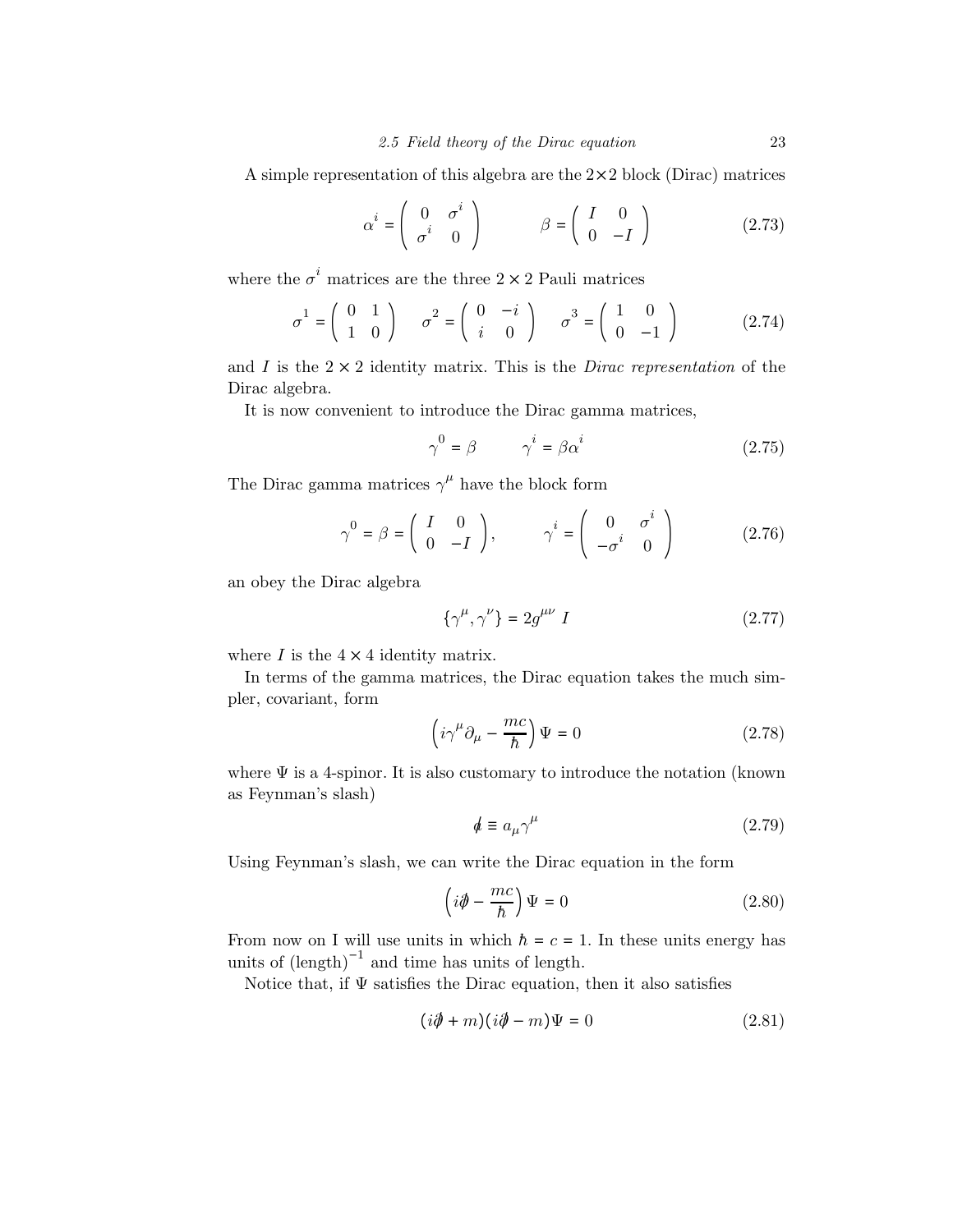Also, we find

$$
\begin{aligned} \n\partial \cdot \partial \theta &= \partial_{\mu} \partial_{\nu} \gamma^{\mu} \gamma^{\nu} = \partial_{\mu} \partial_{\nu} \left( \frac{1}{2} \{ \gamma^{\mu}, \gamma^{\nu} \} + \frac{1}{2} \left[ \gamma^{\mu} \gamma^{\nu} \right] \right) \\ \n&= \partial_{\mu} \partial_{\nu} g^{\mu \nu} = \partial^{2} \n\end{aligned} \tag{2.82}
$$

where we used that the commutator  $[\gamma^{\mu}, \gamma^{\nu}]$  is antisymmetric in the indices  $\mu$  and  $\nu$ . As a result, we find that each component of the 4-spinor  $\Psi$  must also satisfy the Klein-Gordon equation

$$
\left(\partial^2 + m^2\right)\Psi = 0\tag{2.83}
$$

## 2.5.1 Solutions of the Dirac equation

Let us briefly discuss the properties of the solutions of the Dirac equation. Let us first consider solutions representing particles at rest. Thus  $\Psi$  must be constant in space and all its space derivatives must vanish. The Dirac equation becomes

$$
i\gamma^0 \frac{\partial \Psi}{\partial t} = m\Psi \tag{2.84}
$$

where  $t = x_0$  (c = 1). Let us introduce the bispinors  $\phi$  and  $\chi$ 

$$
\Psi = \left(\begin{array}{c} \phi \\ \chi \end{array}\right) \tag{2.85}
$$

We find that the Dirac equation reduces to a simple system of two  $2 \times 2$ equations

$$
i\frac{\partial\phi}{\partial t} = +m\phi, \qquad i\frac{\partial\chi}{\partial t} = -m\chi \tag{2.86}
$$

The four linearly independent solutions are

$$
\phi_1 = e^{-imt} \begin{pmatrix} 1 \\ 0 \end{pmatrix} \qquad \phi_2 = e^{-imt} \begin{pmatrix} 0 \\ 1 \end{pmatrix} \tag{2.87}
$$

and

$$
\chi_1 = e^{imt} \begin{pmatrix} 1 \\ 0 \end{pmatrix} \qquad \chi_2 = e^{imt} \begin{pmatrix} 0 \\ 1 \end{pmatrix} \tag{2.88}
$$

Thus, the upper component  $\phi$  represents the solutions with positive energy  $+m$ , while  $\chi$  represents the solutions with negative energy  $-m$ . The additional two-fold degeneracy of the solutions is related to the spin of the particle, as we will see below.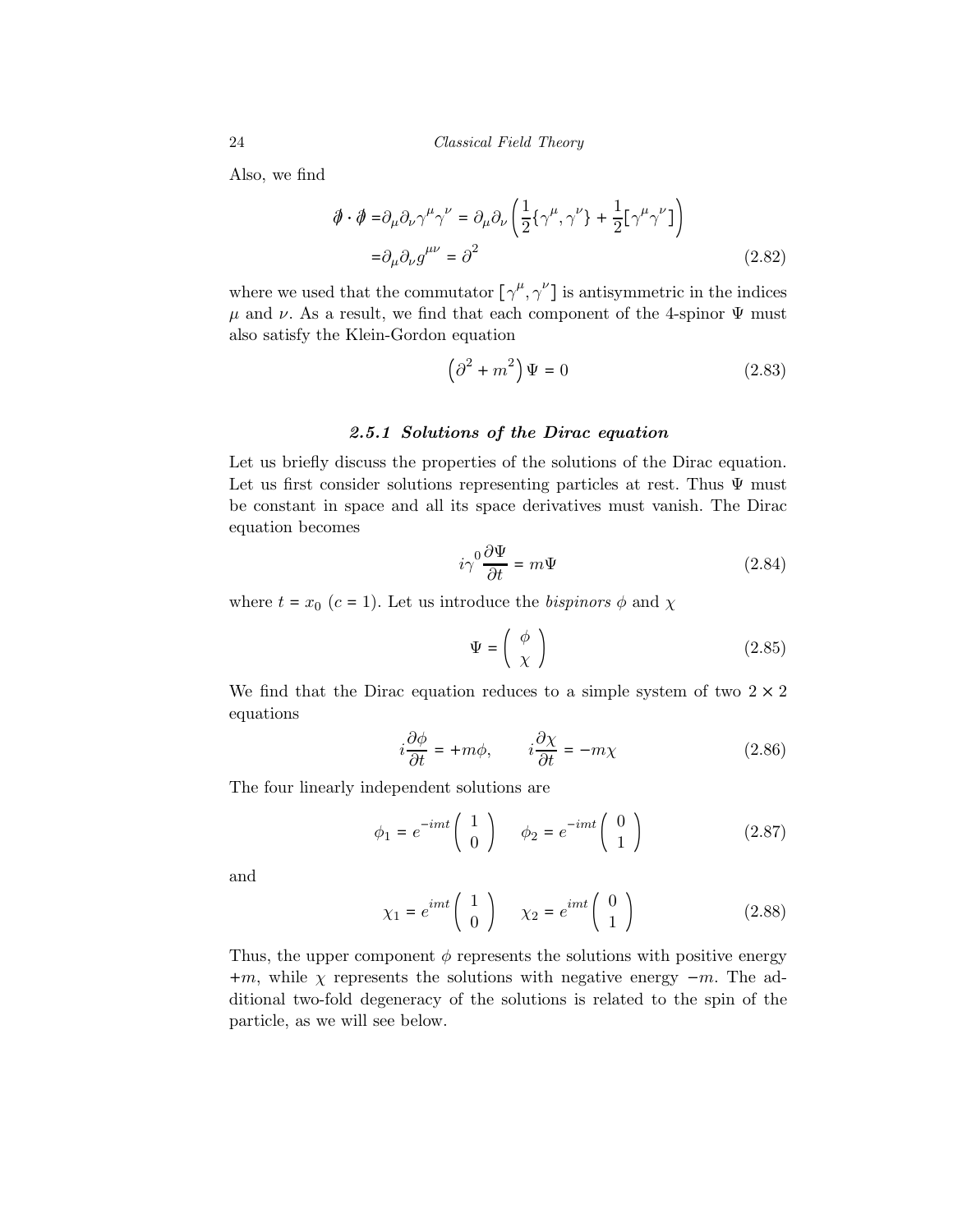More generally, in terms of the bispinors  $\phi$  and  $\chi$  the Dirac Equation takes the form,

$$
i\frac{\partial \phi}{\partial t} = m\phi + \frac{1}{i}\boldsymbol{\sigma} \cdot \boldsymbol{\nabla} \chi \tag{2.89}
$$

$$
i\frac{\partial \chi}{\partial t} = -m\chi + \frac{1}{i}\boldsymbol{\sigma} \cdot \boldsymbol{\nabla}\phi \qquad (2.90)
$$

Furthermore, in the non-relativistic limit, taking formally  $c \to \infty$ , it should reduce to the Schrödinger-Pauli equation. To see this, we define the slowly varying amplitudes  $\tilde{\phi}$  and  $\tilde{\chi}$ 

$$
\phi = e^{-imt} \tilde{\phi}
$$
  

$$
\chi = e^{-imt} \tilde{\chi}
$$
 (2.91)

The field  $\tilde\chi$  is small and nearly static. We will now see that the field  $\tilde\phi$ describes solutions with positive energies close to  $+m$ . In terms of  $\tilde{\phi}$  and  $\tilde{\chi}$ , the Dirac equation becomes

$$
i\frac{\partial \tilde{\phi}}{\partial t} = \frac{1}{i}\boldsymbol{\sigma} \cdot \boldsymbol{\nabla} \tilde{\chi}
$$
 (2.92)

$$
i\frac{\partial \tilde{\chi}}{\partial t} = -2m\tilde{\chi} + \frac{1}{i}\boldsymbol{\sigma} \cdot \nabla \tilde{\phi}
$$
 (2.93)

Indeed, in this limit, the l.h.s of Eq.  $(2.93)$  is much smaller than its r.h.s. Thus we can approximate

$$
2m\tilde{\chi} \approx \frac{1}{i}\boldsymbol{\sigma} \cdot \boldsymbol{\nabla} \tilde{\phi}
$$
 (2.94)

We can now eliminate the "small component"  $\tilde{\chi}$  from Eq. (2.92) to find that  $\ddot{\phi}$  satisfies

$$
i\frac{\partial \tilde{\phi}}{\partial t} = -\frac{1}{2m} \nabla^2 \tilde{\phi}
$$
 (2.95)

which is indeed the Schrödinger-Pauli equation.

## 2.5.2 Conserved current

Let us introduce one last bit of useful notation. Let us define  $\bar{\Psi}$  by

$$
\bar{\Psi} = \Psi^{\dagger} \gamma^0 \tag{2.96}
$$

in terms of which we can write down the 4-vector  $j^{\mu}$ 

$$
j^{\mu} = \bar{\Psi}\gamma^{\mu}\Psi\tag{2.97}
$$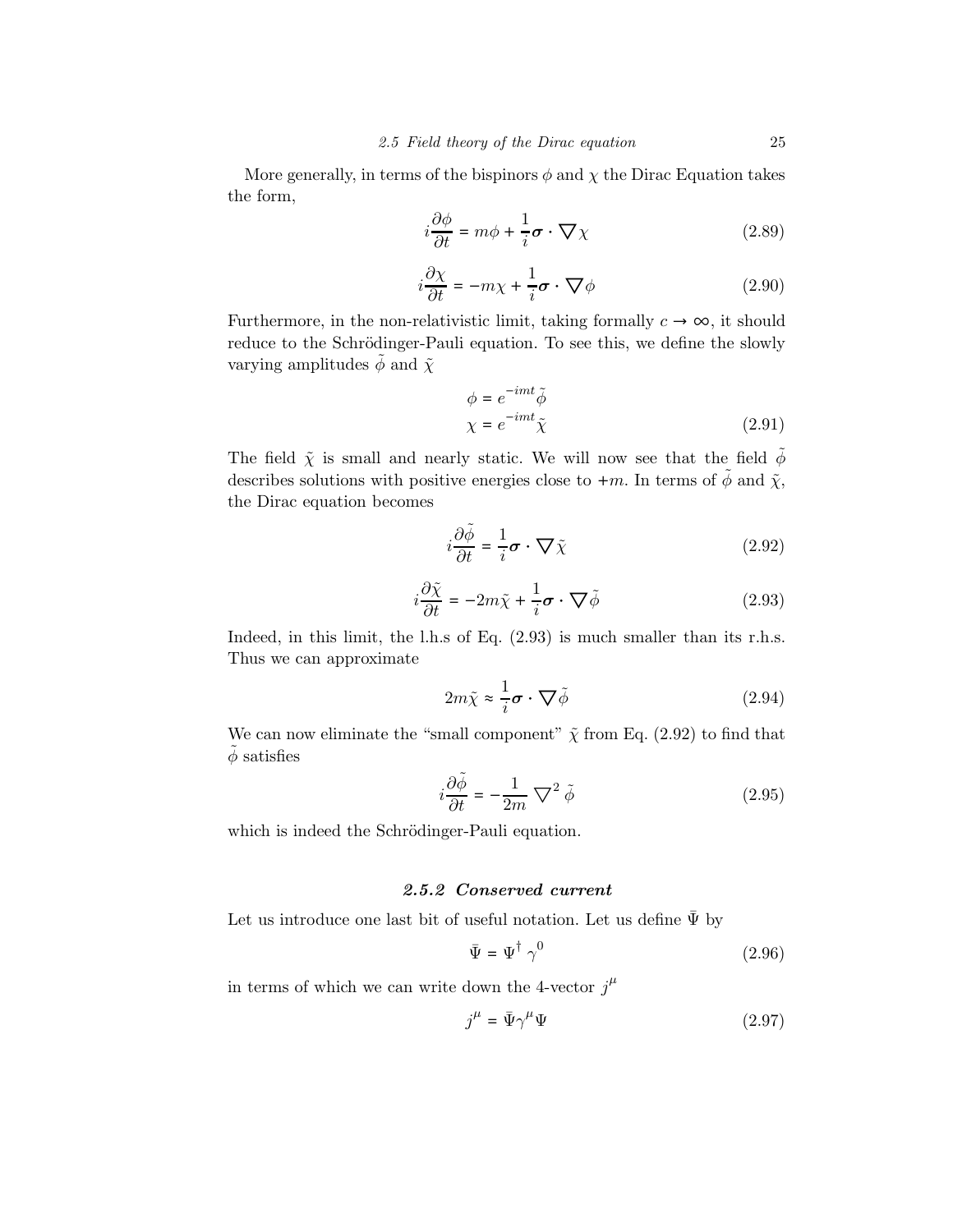which is conserved, i.e.

$$
\partial_{\mu}j^{\mu} = 0 \tag{2.98}
$$

Notice that the time component of  $j^{\mu}$  is the density

$$
j^0 = \bar{\Psi}\gamma^0\Psi \equiv \Psi^\dagger\Psi \tag{2.99}
$$

and that the space components of  $j^{\mu}$  are

$$
\dot{\mathbf{j}} = \bar{\Psi}\gamma\Psi = \Psi^{\dagger}\gamma^0\gamma\Psi = \Psi^{\dagger}\alpha\Psi \tag{2.100}
$$

Thus the Dirac equation has an associated 4-vector field,  $j^{\mu}(x)$ , which is conserved and obeys a local continuity equation

$$
\partial_0 j_0 + \nabla \cdot \mathbf{j} = 0 \tag{2.101}
$$

However it is easy to see that in general the density  $j_0$  can be positive or negative. Hence this current cannot be associated with a probability current (as in non-relativistic quantum mechanics). Instead we will see that that it is associated with the charge density and current.

## 2.5.3 Relativistic covariance

Let  $\Lambda$  be a Lorentz transformation. Let  $\Psi(x)$  be a spinor field in an inertial frame and  $\Psi'(x')$  be the same Dirac spinor field in the transformed frame. The Dirac equation is covariant if the Lorentz transformation

$$
x_{\mu}^{\prime} = \Lambda_{\mu}^{\nu} x_{\nu} \tag{2.102}
$$

induces a linear transformation  $S(\Lambda)$  in *spinor space* 

$$
\Psi'_{\alpha}(x') = S(\Lambda)_{\alpha\beta}\Psi_{\beta}(x) \tag{2.103}
$$

such that the transformed Dirac equation has the same form as the original equation in the original frame, *i.e.* we will require that if

$$
\left(i\gamma^{\mu}\frac{\partial}{\partial x^{\mu}} - m\right)_{\alpha\beta}\Psi_{\beta}(x) = 0, \quad \text{then} \quad \left(i\gamma^{\mu}\frac{\partial}{\partial x^{\prime\mu}} - m\right)_{\alpha\beta}\Psi'_{\beta}(x') = 0
$$
\n(2.104)

Notice two important facts: (1) both the field  $\Psi$  and the coordinate x change under the action of the Lorentz transformation, and (2) the gamma matrices and the mass  $m$  do not change under a Lorentz transformation. Thus, the gamma matrices are independent of the choice of a reference frame. However, they do depend on the choice of the basis in spinor space.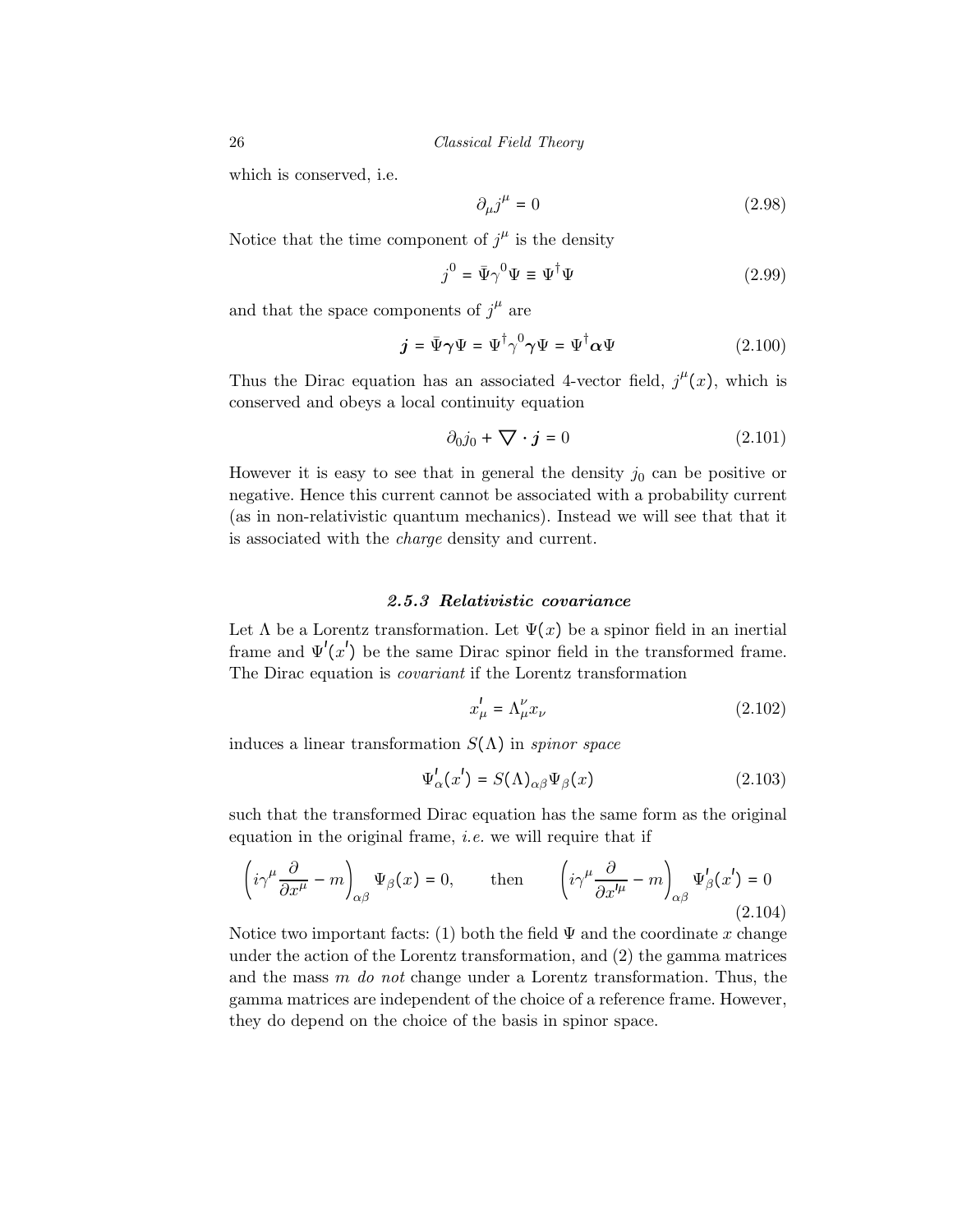What properties should the representation matrices  $S(\Lambda)$  have? Let us first observe that if  $x'^{\mu} = \Lambda^{\mu}_{\nu} x^{\nu}$ , then

$$
\frac{\partial}{\partial x^{\prime \mu}} = \frac{\partial x^{\nu}}{\partial x^{\prime \mu}} \frac{\partial}{\partial x^{\nu}} \equiv \left(\Lambda^{-1}\right)^{\nu}_{\mu} \frac{\partial}{\partial x^{\nu}} \tag{2.105}
$$

Thus,  $\frac{\partial}{\partial x^{\mu}}$  is a covariant vector. By substituting this transformation law back into the Dirac equation, we find

$$
i\gamma^{\mu}\frac{\partial}{\partial x'^{\mu}}\Psi'(x') = i\gamma^{\mu}(\Lambda^{-1})^{\nu}{}_{\mu}\frac{\partial}{\partial x^{\nu}}\left(S(\Lambda)\Psi(x)\right) \tag{2.106}
$$

Thus, the Dirac equation now reads

$$
i\gamma^{\mu} (\Lambda^{-1})_{\mu}^{\nu} S(\Lambda) \frac{\partial \Psi}{\partial x^{\nu}} - mS (\Lambda) \Psi = 0
$$
 (2.107)

Or, equivalently

$$
S^{-1}(\Lambda) i\gamma^{\mu} (\Lambda^{-1})_{\mu}^{\nu} S(\Lambda) \frac{\partial \Psi}{\partial x^{\nu}} - m\Psi = 0
$$
 (2.108)

Therefore, covariance holds provided  $S(\Lambda)$  satisfies the identity

$$
S^{-1}(\Lambda)\gamma^{\mu}S(\Lambda)\left(\Lambda^{-1}\right)^{\nu}=\gamma^{\nu}
$$
 (2.109)

Since the set of Lorentz transformations form a group, the representation matrices  $S(\Lambda)$  should also form a group. In particular, it must be true that the property

$$
S^{-1}(\Lambda) = S(\Lambda^{-1})
$$
\n(2.110)

holds. We now recall that the invariance of the relativistic interval  $x^2 = x_\mu x^\mu$ implies that  $\Lambda$  must obey

$$
\Lambda^{\nu}{}_{\mu}\Lambda_{\nu}{}^{\lambda} = g_{\mu}{}^{\lambda} \equiv \delta_{\mu}{}^{\lambda} \tag{2.111}
$$

Hence,

$$
\Lambda_{\mu}^{\ \nu} = \left(\Lambda^{-1}\right)_{\nu}^{\ \mu} \tag{2.112}
$$

So we can rewrite  $Eq.(2.109)$  as

$$
S(\Lambda)\gamma^{\mu}S(\Lambda)^{-1} = (\Lambda^{-1})^{\mu}{}_{\nu}\gamma^{\nu}
$$
 (2.113)

Eq. $(2.113)$  shows that a Lorentz transformation induces a *similarity* transformation on the gamma matrices which is equivalent to (the inverse of) a Lorentz transformation. From this equation it follows that, for the case of Lorentz boosts, Eq.(2.113) shows that the matrices  $S(\Lambda)$  are hermitian. Instead, for the subgroup  $SO(3)$  of rotations about a fixed origin, the matrices  $S(\Lambda)$  are *unitary*. These different properties follow from the fact that the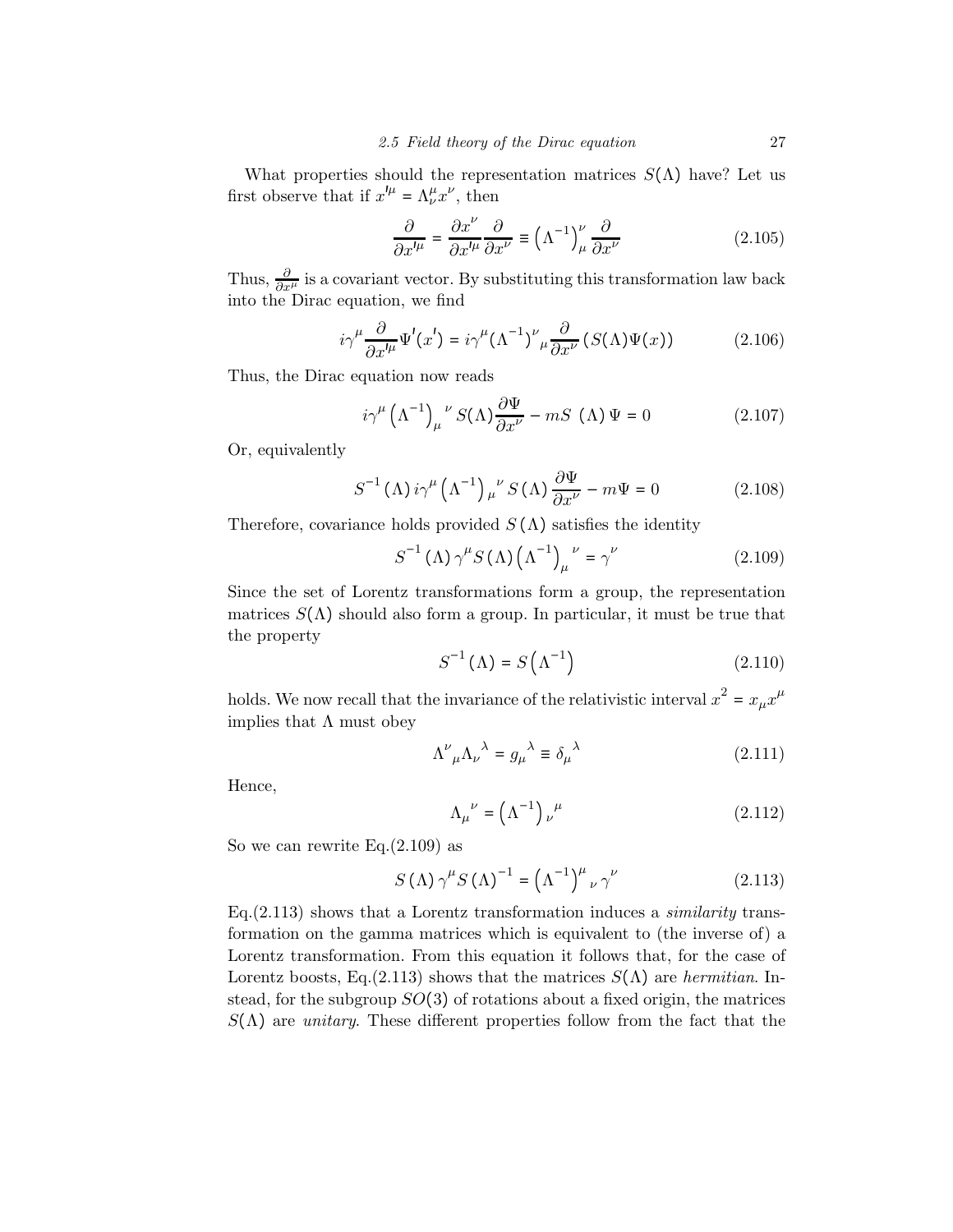matrices  $S(\Lambda)$  are representation of the Lorentz group  $SO(3,1)$  which is a non-compact Lie group.

We will now find the form of  $S(\Lambda)$  for an infinitesimal Lorentz transformation. Since the identity transformation is  $\Lambda^{\mu}_{\nu} = g^{\mu}_{\nu}$ , a Lorentz transformation infinitesimally close to the identity should have the form

$$
\Lambda^{\mu}_{\nu} = g^{\mu}_{\nu} + \omega^{\mu}_{\nu}, \quad \text{and} \quad \left(\Lambda^{-1}\right)^{\mu}_{\nu} = g^{\mu}_{\nu} - \omega^{\mu}_{\nu} \tag{2.114}
$$

where  $\omega^{\mu\nu}$  is infinitesimal and antisymmetric in its space-time indices

$$
\omega^{\mu\nu} = -\omega^{\nu\mu} \tag{2.115}
$$

Let us parameterize  $S(\Lambda)$  in terms of a 4 × 4 matrix  $\sigma_{\mu\nu}$  which is also antisymmetric in its indices, i.e.  $\sigma_{\mu\nu}=-\sigma_{\nu\mu}.$  Then, we can write

$$
S(\Lambda) = I - \frac{i}{4}\sigma_{\mu\nu}\omega^{\mu\nu} + \dots
$$
  

$$
S^{-1}(\Lambda) = I + \frac{i}{4}\sigma_{\mu\nu}\omega^{\mu\nu} + \dots
$$
  
(2.116)

where I stands for the  $4 \times 4$  identity matrix. If we substitute back into Eq.(2.113), we get

$$
(I - \frac{i}{4}\sigma_{\mu\nu}\omega^{\mu\nu} + \ldots)\gamma^{\lambda}(I + \frac{i}{4}\sigma_{\alpha\beta}\omega^{\alpha\beta} + \ldots) = \gamma^{\lambda} - \omega^{\lambda}_{\nu}\gamma^{\nu} + \ldots \qquad (2.117)
$$

Collecting all the terms linear in  $\omega$ , we obtain

$$
\frac{i}{4} \left[ \gamma^{\lambda}, \sigma_{\mu\nu} \right] \omega^{\mu\nu} = \omega^{\lambda}_{\nu} \gamma^{\nu} \tag{2.118}
$$

Or, what is the same, the matrices  $\sigma_{\mu\nu}$  must obey

$$
[\gamma^{\mu}, \sigma_{\nu\lambda}] = 2i(g^{\mu}_{\nu}\gamma_{\lambda} - g^{\mu}_{\lambda}\gamma_{\nu})
$$
 (2.119)

This matrix equation has the solution

$$
\sigma_{\mu\nu} = \frac{i}{2} [\gamma_{\mu}, \gamma_{\nu}] \tag{2.120}
$$

Under a finite Lorentz transformation  $x' = \Lambda x$ , the 4-spinors transform as

$$
\Psi'(x') = S(\Lambda)\,\Psi\tag{2.121}
$$

with

$$
S(\Lambda) = \exp\left(-\frac{i}{4}\sigma_{\mu\nu}\omega^{\mu\nu}\right) \tag{2.122}
$$

The matrices  $\sigma_{\mu\nu}$  are the *generators* of the group of Lorentz transformations in the spinor representation. From this solution we see that the space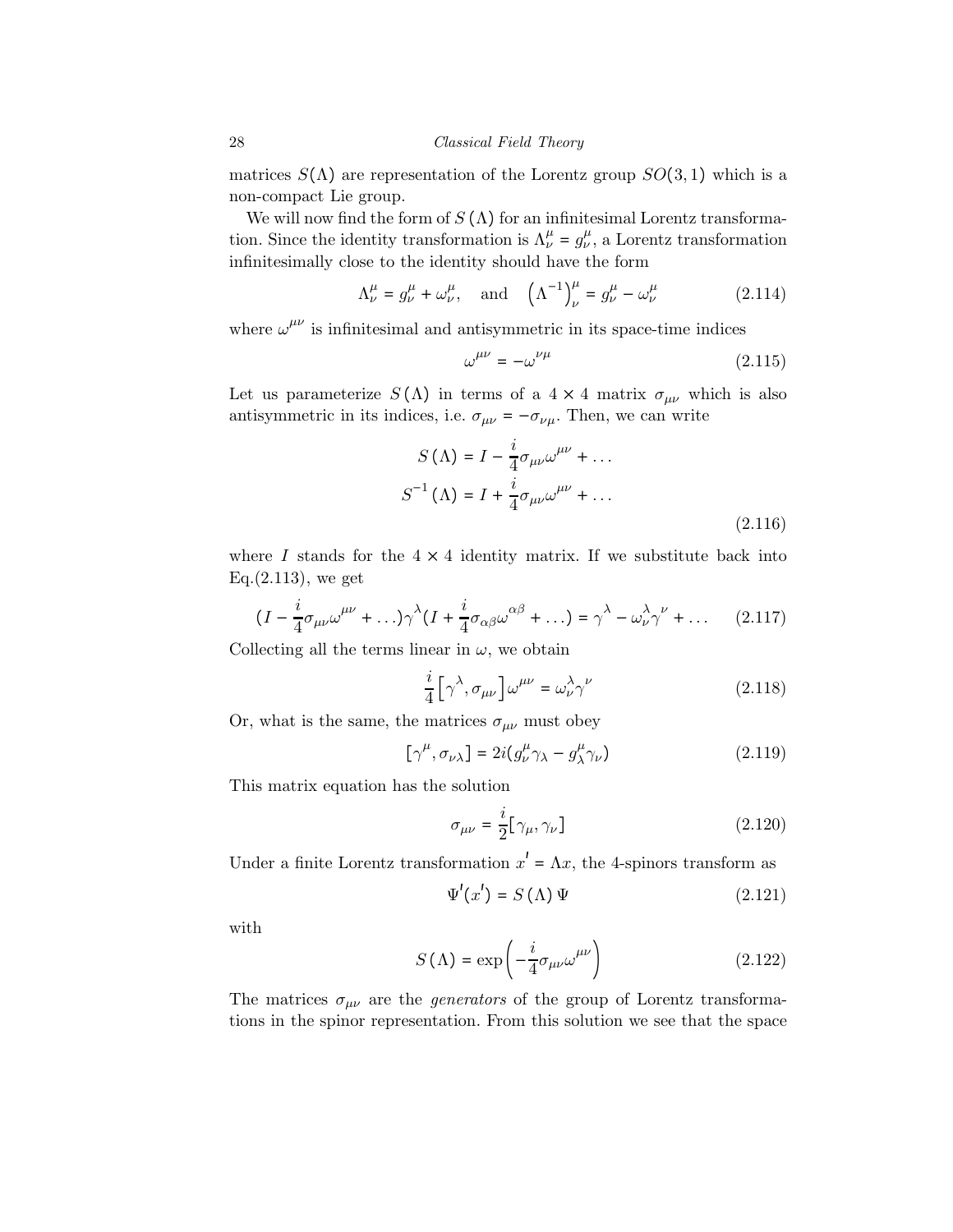components  $\sigma_{jk}$  are *hermitean* matrices, while the space-time components  $\sigma_{0j}$  are *antihermitean*. This feature is telling us that the Lorentz group is not a *compact* unitary group, since in that case all of its generators would be hermitian matrices. Instead, this result tells us that the Lorentz group is isomorphic to the *non-compact* group  $SO(3,1)$ . Thus, the representation matrices  $S(\Lambda)$  are unitary only under space rotations with fixed origin.

The linear operator  $S(\Lambda)$  gives the field in the *transformed frame* in terms of the coordinates of the transformed frame. However, we may also wish to ask for the transformation  $U(\Lambda)$  that *compensates* the effect of the coordinate transformation. In other words we seek for a matrix  $U(\Lambda)$  such that

$$
\Psi'(x) = U(\Lambda)\Psi(x) = S(\Lambda)\Psi(\Lambda^{-1}x)
$$
\n(2.123)

For an infinitesimal Lorentz transformation, we seek a matrix  $U(\Lambda)$  of the form

$$
U(\Lambda) = I - \frac{i}{2} J_{\mu\nu} \omega^{\mu\nu} + \dots \qquad (2.124)
$$

and we wish to find an expression for  $J_{\mu\nu}$ . We find

$$
\left(I - \frac{i}{2}J_{\mu\nu}\omega^{\mu\nu} + \dots\right)\Psi = (I - \frac{i}{4}\sigma_{\mu\nu}\omega^{\mu\nu} + \dots)\Psi\left(x^{\rho} - \omega_{\nu}^{\rho}x^{\nu} + \dots\right)
$$

$$
\approx \left(I - \frac{i}{4}\sigma_{\mu\nu}\omega^{\mu\nu} + \dots\right)\left(\Psi - \partial_{\rho}\Psi\omega_{\nu}^{\rho}x^{\nu} + \dots\right)
$$
(2.125)

Hence,

$$
\Psi'(x) \cong \left(I - \frac{i}{4}\sigma_{\mu\nu}\omega^{\mu\nu} + x_{\mu}\omega^{\mu\nu}\partial_{\nu} + \dots\right)\Psi(x) \tag{2.126}
$$

From this expression we see that  $J_{\mu\nu}$  is given by the operator

$$
J_{\mu\nu} = \frac{1}{2}\sigma_{\mu\nu} + i(x_{\mu}\partial_{\nu} - x_{\nu}\partial_{\mu})
$$
\n(2.127)

We easily recognize the second term as the *orbital* angular momentum operator (we will come back to this issue shortly). The first term is then interpreted as the spin.

In fact, let us consider purely spacial rotations, whose infinitesimal generator are the space components of  $J_{\mu\nu}$ , i.e.

$$
J_{jk} = i(x_j \partial_k - x_k \partial_j) + \frac{1}{2} \sigma_{jk}
$$
 (2.128)

We can also define a three component vector  $J_{\ell}$  as the 3-dimensional dual of  $J_{jk}$ 

$$
J_{jk} = \epsilon_{jkl} J_{\ell} \tag{2.129}
$$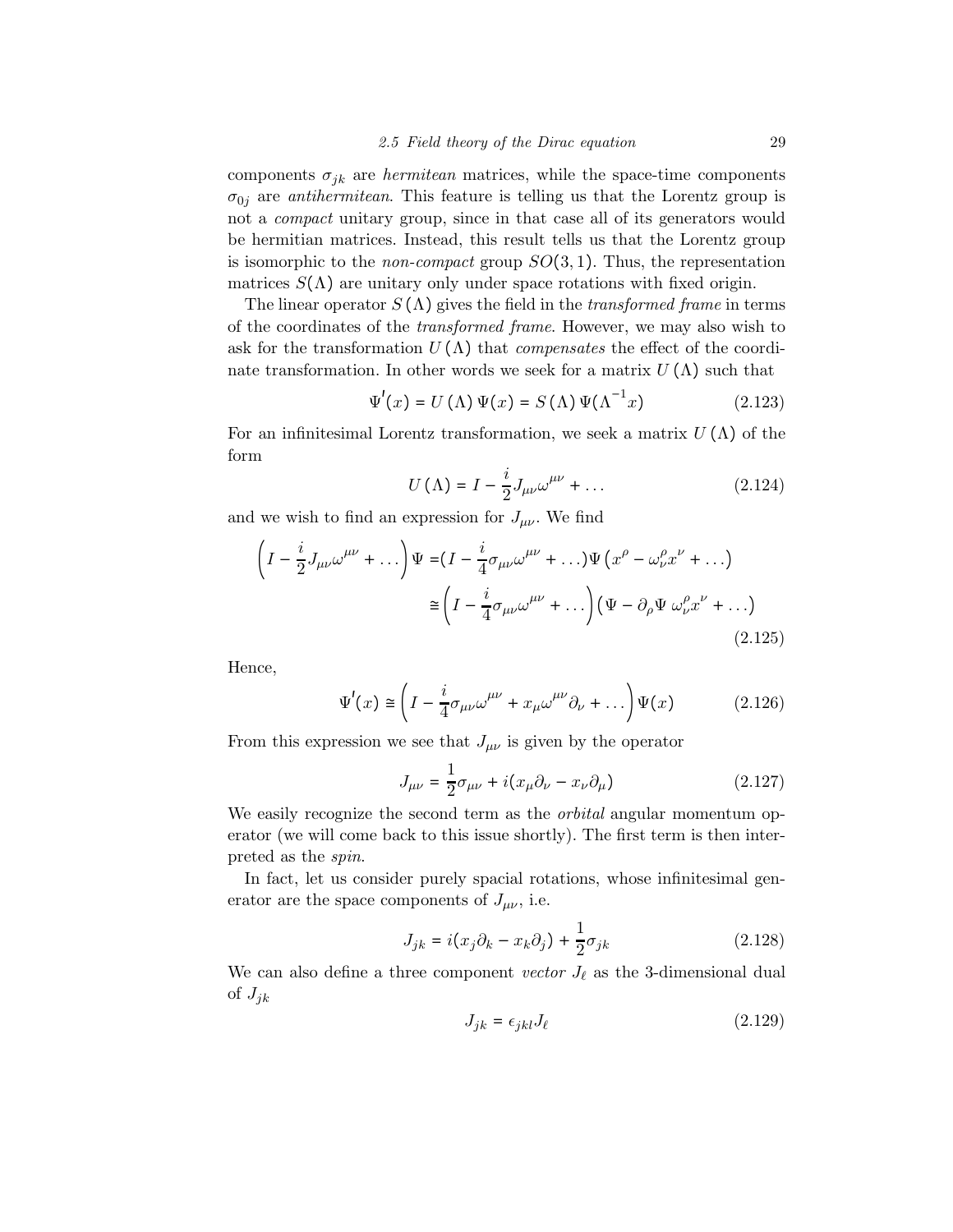where  $\epsilon^{ijk}$  is the third-rank Levi-Civita tensor:

$$
\epsilon^{ijk} = \begin{cases}\n1 & \text{if } (ijk) \text{ is an even permutation of (123)} \\
-1 & \text{if } (ijk) \text{ is an odd permutation of (123)} \\
0 & \text{otherwise}\n\end{cases}
$$
\n(2.130)

Thus, we get (after restoring the factors of  $\hbar$ )

$$
J_{\ell} = \frac{i\hbar}{2} \epsilon_{\ell j k} (x_j \partial_k - x_k \partial_j) + \frac{\hbar}{4} \epsilon_{\ell j k} \sigma_{jk}
$$
  

$$
= i \hbar \epsilon_{\ell j k} x_j \partial_k + \frac{\hbar}{2} \left( \frac{1}{2} \epsilon_{\ell j k} \sigma_{jk} \right)
$$
  

$$
J_{\ell} \equiv (\mathbf{x} \times \hat{\mathbf{p}})_{\ell} + \frac{\hbar}{2} \sigma_{\ell}
$$
 (2.131)

The first term is clearly the orbital angular momentum and the second term can be regarded as the spin. With this definition, it is straightforward to check that the spinors  $(\phi, \chi)$ , which are solutions of the Dirac equation, carry spin one-half.

## 2.5.4 Transformation properties of field bilinears in the Dirac theory

We will now consider the transformation properties of several physical observables of the Dirac theory under Lorentz transformations. Let  $\Lambda$  be a general Lorentz transformation, and  $S(\Lambda)$  be the induced transformation for the Dirac spinors  $\Psi_a(x)$  (with  $a = 1, \ldots, 4$ ):

$$
\Psi_a^l(x') = S(\Lambda)_{ab} \Psi_b(x) \tag{2.132}
$$

Using the properties of the induced Lorentz transformation  $S(\Lambda)$  and of the Dirac gamma matrices, is straightforward to verify that the following Dirac bilinears obey the following transformation laws:

Scalar:

$$
\bar{\Psi}'(x') \Psi'(x') = \bar{\Psi}(x) \Psi(x) \tag{2.133}
$$

which transforms as a *scalar*.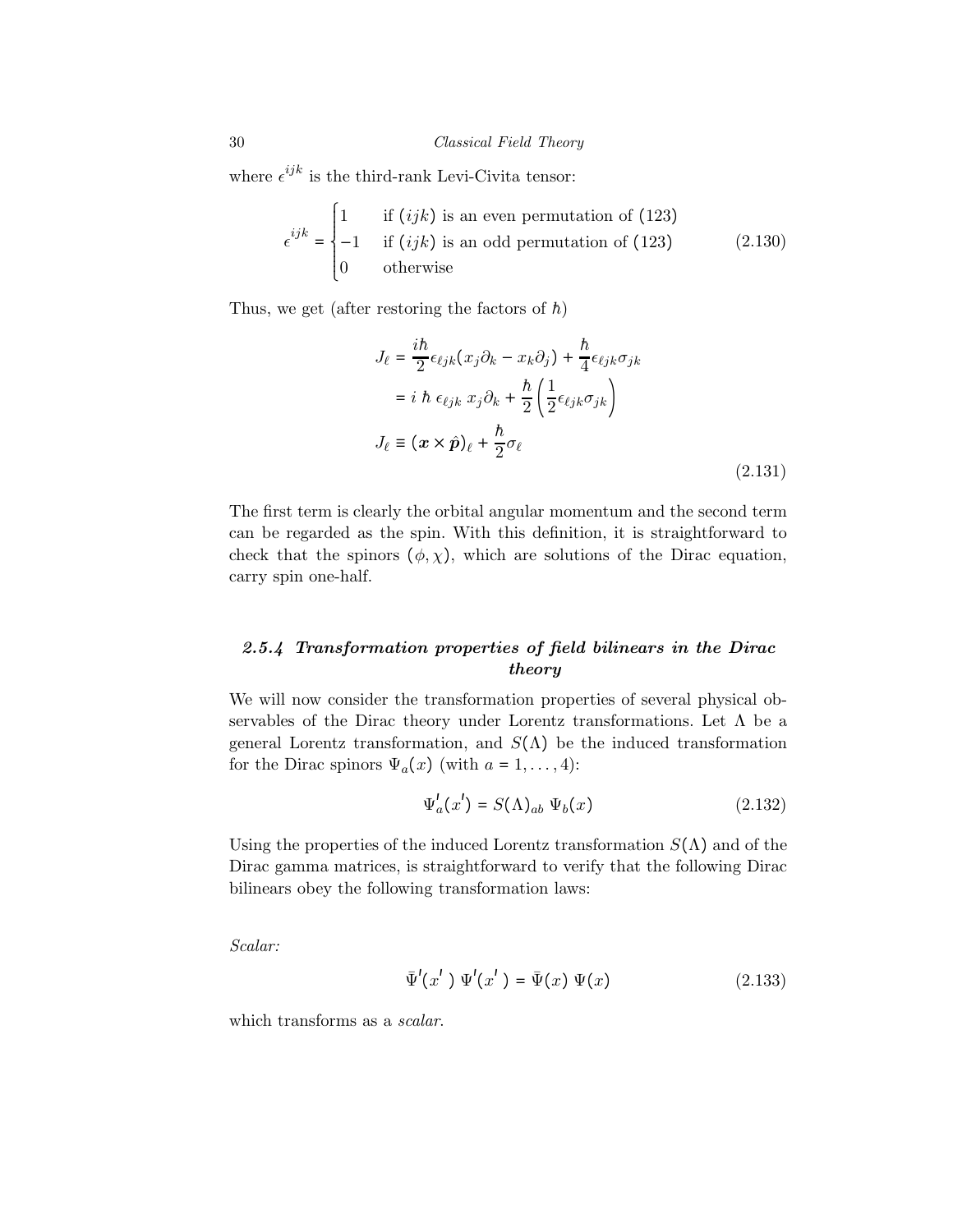*Pseudoscalar:* Let let us define the Dirac matrix  $\gamma_5 = i\gamma_0\gamma_1\gamma_2\gamma_3$ . Then the bilinear

$$
\bar{\Psi}'(x')\gamma_5 \Psi'(x') = \det \Lambda \bar{\Psi}(x)\gamma_5 \Psi(x) \qquad (2.134)
$$

transforms as a pseudo-scalar.

Vector: Likewise

$$
\bar{\Psi}'(x')\gamma^{\mu}\Psi'(x') = \Lambda^{\mu}_{\nu}\bar{\Psi}(x)\gamma^{\nu}\Psi(x)
$$
\n(2.135)

transforms as a vector, and

Pseudovector:

$$
\bar{\Psi}'(x')\gamma_5\gamma^{\mu}\Psi'(x') = \det\Lambda \Lambda^{\mu}_{\nu}\bar{\Psi}(x)\gamma_5\gamma^{\nu}\Psi(x)
$$
 (2.136)

transforms as a pseudo-vector. Finally,

Tensor:

$$
\bar{\Psi}'(x') \sigma^{\mu\nu} \Psi'(x') = \Lambda^{\mu}_{\alpha} \Lambda^{\nu}_{\beta} \bar{\Psi}(x) \sigma^{\alpha\beta} \Psi(x)
$$
 (2.137)

transforms as a tensor

Above we have denoted by  $\Lambda^{\mu}_{\nu}$  a Lorentz transformation and det  $\Lambda$  is its determinant. We have also used that

$$
S^{-1}(\Lambda)\gamma_5 S(\Lambda) = \det \Lambda \gamma_5 \tag{2.138}
$$

Finally we note that the Dirac algebra provides for a natural basis of the space of  $4 \times 4$  matrices, which we will denote by

$$
\Gamma^S \equiv I, \quad \Gamma^V_\mu \equiv \gamma_\mu, \quad \Gamma^T_{\mu\nu} \equiv \sigma_{\mu\nu}, \quad \Gamma^A_\mu \equiv \gamma_5 \gamma_\mu, \quad \Gamma^P = \gamma_5 \tag{2.139}
$$

where  $S, V, T, A$  and  $P$  stand for scalar, vector, tensor, axial vector (or pseudo-vector) and parity respectively. For future reference we will note here the following useful trace identities obeyed by products of Dirac gamma matrices

$$
\text{tr}I = 4, \quad \text{tr}\gamma_{\mu} = \text{tr}\gamma_{5} = 0, \quad \text{tr}\gamma_{\mu}\gamma_{\nu} = 4g_{\mu\nu} \tag{2.140}
$$

Also, if we denote by  $a_\mu$  and  $b_\mu$  two arbitrary 4-vectors, then

$$
\phi \not b = a_{\mu}b^{\mu} - i\sigma_{\mu\nu} a^{\mu}b^{\nu}, \quad \text{and} \quad \text{tr} \left(\phi \not b\right) = 4a \cdot b \tag{2.141}
$$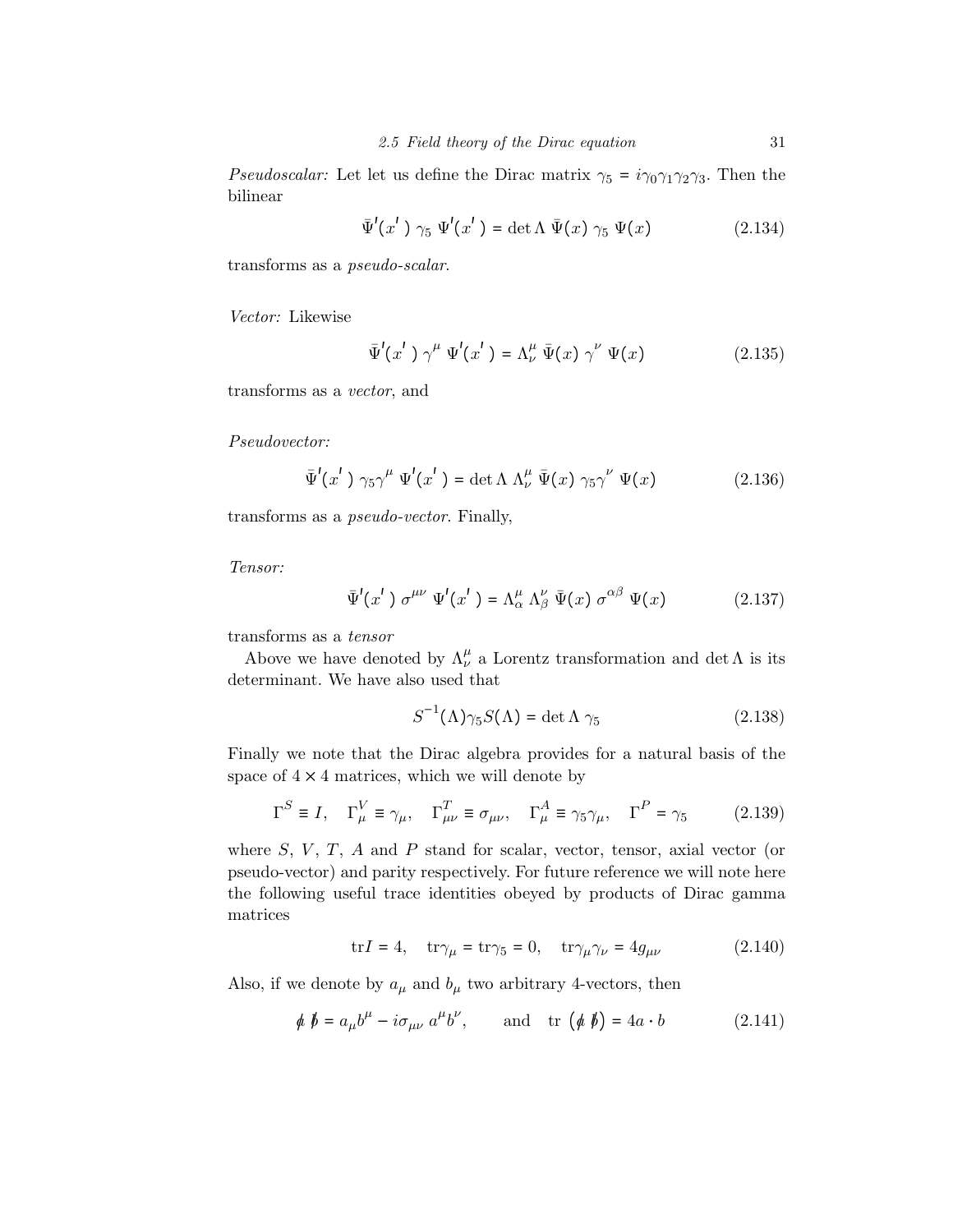## 2.5.5 The Dirac Lagrangian

We now seek a Lagrangian density  $\mathcal L$  for the Dirac theory. It should be a local differentiable Lorentz-invariant functional of the spinor field Ψ. Since the Dirac equation is first order in derivatives and it is Lorentz covariant, the Lagrangian should be Lorentz invariant and first order in derivatives. A simple choice is

$$
\mathcal{L} = \bar{\Psi}(i\partial \!\!\!/- m)\Psi \equiv \frac{1}{2}\bar{\Psi}i\overleftrightarrow{\partial}\Psi - m\bar{\Psi}\Psi \qquad (2.142)
$$

where  $\overrightarrow{\Psi} \overrightarrow{\Psi} \Psi = \overrightarrow{\Psi} (\overrightarrow{\Psi} \Psi) - (\partial_{\mu} \overrightarrow{\Psi}) \gamma^{\mu} \Psi$ . This choice satisfies all the requirements.

The equations of motion are derived in the usual manner, i.e. by demanding that the action  $S = \int d^4x \mathcal{L}$  be stationary

$$
\delta S = 0 = \int d^4x \left[ \frac{\delta \mathcal{L}}{\delta \Psi_\alpha} \delta \Psi_\alpha + \frac{\delta \mathcal{L}}{\delta \partial_\mu \Psi_\alpha} \delta \partial_\mu \Psi_\alpha + (\Psi \leftrightarrow \bar{\Psi}) \right]
$$
(2.143)

The equations of motion are

$$
\frac{\delta \mathcal{L}}{\delta \Psi_{\alpha}} - \partial_{\mu} \frac{\delta \mathcal{L}}{\delta \partial_{\mu} \Psi_{\alpha}} = 0
$$
  

$$
\frac{\delta \mathcal{L}}{\delta \bar{\Psi}_{\alpha}} - \partial_{\mu} \frac{\delta \mathcal{L}}{\delta \partial_{\mu} \bar{\Psi}_{\alpha}} = 0
$$
 (2.144)

By direct substitution we find

$$
(i\partial \!\!\!/ - m)\Psi = 0
$$
, and  $\bar{\Psi}(i\overline{\partial} + m) = 0$  (2.145)

Here,  $\overleftarrow{\phi}$  indicates that the derivatives are acting *on the left*.

Finally, we can also write down the Hamiltonian density that follows from the Lagrangian of Eq.(2.142). As usual we need to determine the canonical momentum conjugate to the field  $\Psi$ , i.e.

$$
\Pi(x) = \frac{\delta \mathcal{L}}{\delta \partial_0 \Psi(x)} = i \bar{\Psi}(x) \gamma^0 \equiv i \Psi^{\dagger}(x)
$$
 (2.146)

Thus the Hamiltonian density is

$$
\mathcal{H} = \Pi(x)\partial_0\Psi(x) - \mathcal{L} = i\bar{\Psi}\gamma^0\partial_0\Psi - \mathcal{L}
$$
  
\n
$$
= \bar{\Psi}i\gamma \cdot \nabla\Psi + m\bar{\Psi}\Psi
$$
  
\n
$$
= \Psi^{\dagger} (i\alpha \cdot \nabla + m\beta) \Psi
$$
 (2.147)

Thus we find that the "one-particle" Dirac Hamiltonian  $H_{\text{Dirac}}$  of Eq.(2.71) appears naturally in the field theory as well.

Since the Hamiltonian of Eq.(2.147) is first order in derivatives, unlike its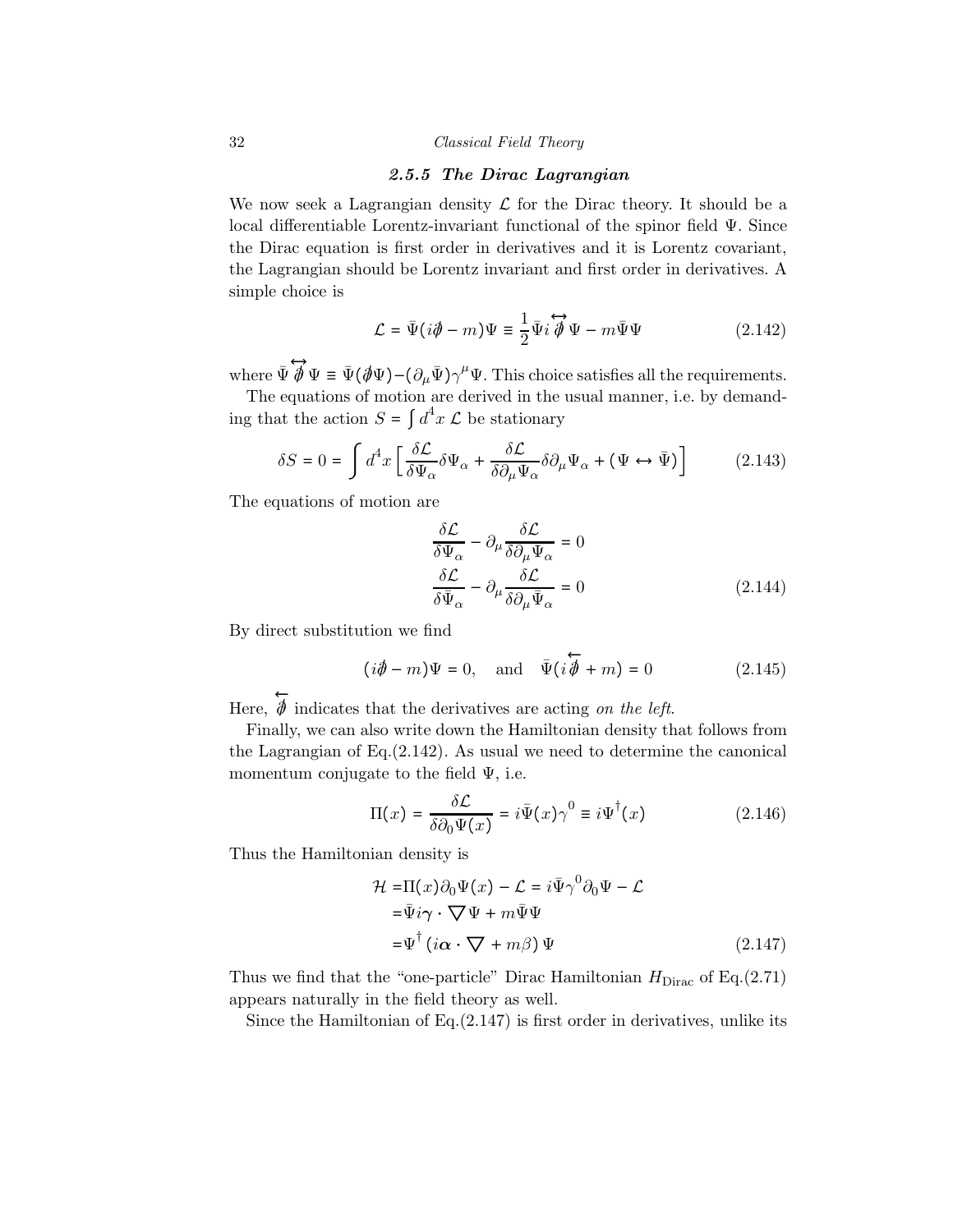Klein-Gordon relative, it is not manifestly positive. Thus, there is a question of the stability of this theory. We will see below that the proper quantization of this theory as a quantum field theory of fermions solves this problem. In other words, it will be necessary to impose the Pauli Principle for this theory to describe a stable system with an energy spectrum that is bounded from below. In this way we will see that there is natural connection between the spin of the field and the *statistics*. This connection, which actually is an axiom of Quantum Field Theory, is known as the Spin-Statistics Theorem.

## 2.6 Classical electromagnetism as a field theory

We now turn to the problem of the electromagnetic field generated by a set of sources. Let  $\rho(x)$  and  $\boldsymbol{j}(x)$  represent the charge and current densities at a point  $x$  of space-time. Charge conservation requires that a continuity equation has to be obeyed,

$$
\frac{\partial \rho}{\partial t} + \nabla \cdot \mathbf{j} = 0 \tag{2.148}
$$

Given an initial condition, that specifies the values of the electric field  $E(x)$ and the magnetic field  $\mathbf{B}(x)$  at some  $t_0$  in the past, the time evolution is governed by the Maxwell equations

$$
\nabla \cdot \mathbf{E} = \rho \qquad \qquad \nabla \cdot \mathbf{B} = 0 \qquad (2.149)
$$

$$
\nabla \times \mathbf{B} - \frac{1}{c} \frac{\partial \mathbf{E}}{\partial t} = \mathbf{j} \qquad \nabla \times \mathbf{E} + \frac{1}{c} \frac{\partial \mathbf{B}}{\partial t} = 0 \qquad (2.150)
$$

It is possible to reformulate classical electrodynamics in a manner in which (a) relativistic covariance is apparent and (b) that the Maxwell equations follow from a Least Action Principle. A convenient way to see the above is to define the electromagnetic field tensor  $F^{\mu\nu}$ , which is the (contravariant) antisymmetric real tensor whose components are given by

$$
F^{\mu\nu} = -F^{\nu\mu} = \begin{pmatrix} 0 & -E^1 & -E^2 & -E^3 \\ E^1 & 0 & -B^3 & B^2 \\ E^2 & B^3 & 0 & -B^1 \\ E^3 & -B^2 & B^1 & 0 \end{pmatrix}
$$
 (2.151)

Or, equivalently

$$
F^{0i} = -F^{i0} = -E^i
$$
  
\n
$$
F^{ij} = -F^{ji} = \epsilon^{ijk} B^k
$$
  
\n(2.152)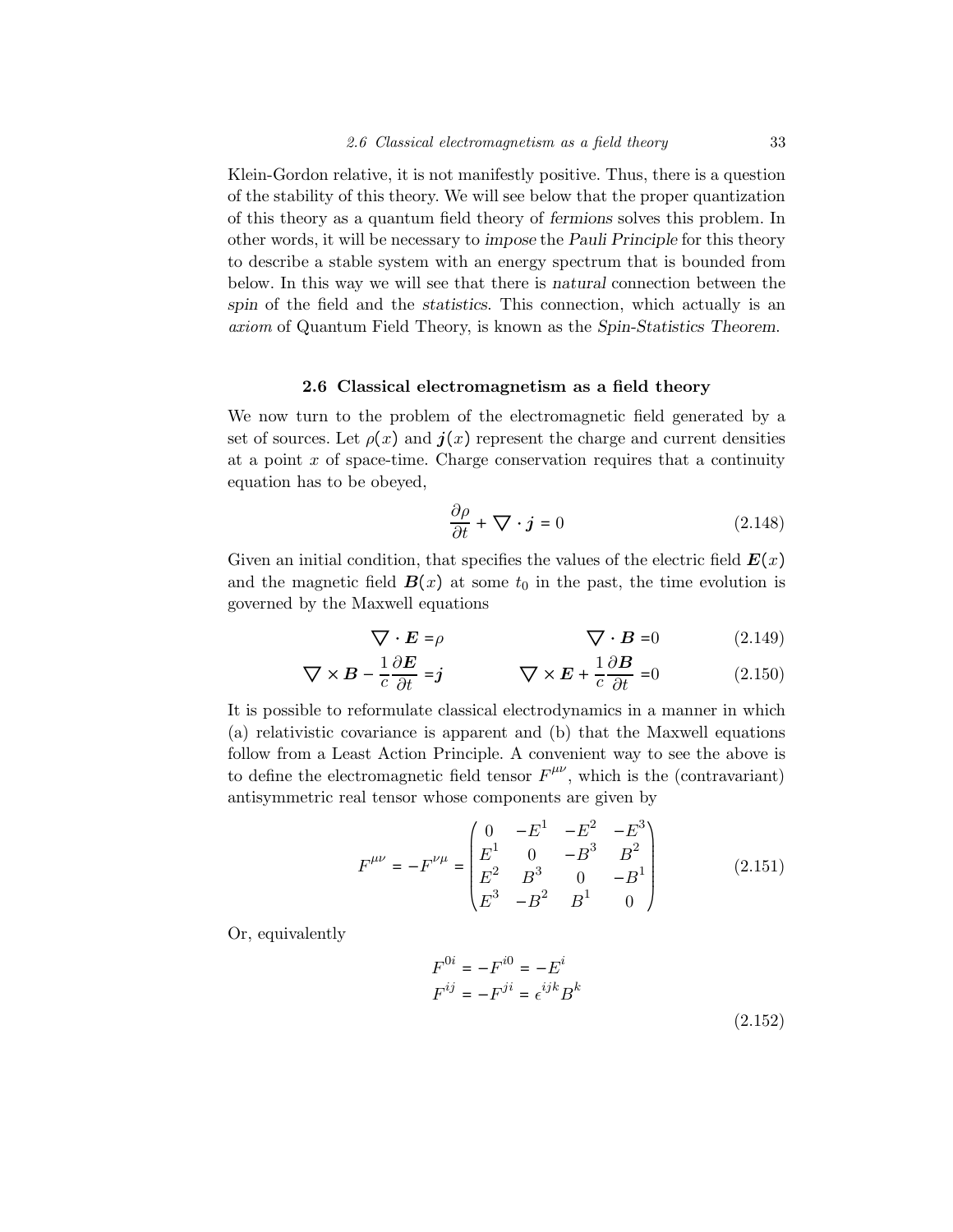The *dual tensor*  $F_{\mu\nu}$  is defined as follows

$$
\widetilde{F}^{\mu\nu} = -\widetilde{F}^{\nu\mu} = \frac{1}{2} \epsilon^{\mu\nu\rho\sigma} F_{\rho\sigma} \tag{2.153}
$$

where  $\epsilon^{\mu\nu\rho\sigma}$  is the fourth rank Levi-Civita tensor, defined similarly to the third rank Levi-Civita tensor of Eq.(2.130). In particular

$$
\widetilde{F}^{\mu\nu} = \begin{pmatrix}\n0 & -B^1 & -B^2 & -B^3 \\
B^1 & 0 & E^3 & -E^2 \\
B^2 & -E^3 & 0 & E^2 \\
B^3 & E^2 & -E^2 & 0\n\end{pmatrix}
$$
\n(2.154)

With these notations, we can rewrite the left column of Maxwell equations, Eq.(2.150), in the more compact and manifestly covariant form

$$
\partial_{\mu}F^{\mu\nu} = j^{\nu} \tag{2.155}
$$

which we will interpret as the equations of motion of the electromagnetic field. The right column of the Maxwell equations,  $Eq.(2.150)$ , become the  $constraint$ 

$$
\partial_{\mu}\widetilde{F}^{\mu\nu} = 0 \tag{2.156}
$$

which is known as the Bianchi identity. Then, consistency of the Maxwell equations requires that the continuity equation

$$
\partial_{\mu}j^{\mu} = 0 \tag{2.157}
$$

be satisfied.

By inspection we see that the field tensor  $F^{\mu\nu}$  and the dual field tensor  $\widetilde{F}^{\mu\nu}$  map into each other upon exchanging the electric and magnetic fields. This *electro-magnetic duality* would be an exact property of electrodynamics if in addition to the electric charge current  $j^{\mu}$  the Bianchi Identity Eq.(2.156) included a magnetic charge current (of magnetic monopoles).

At this point it is convenient to introduce the vector potential  $A^{\mu}$  whose contravariant components are

$$
A^{\mu}(x) = \left(\frac{A^0}{c}, A\right) \tag{2.158}
$$

The current 4-vector  $j^{\mu}(x)$ 

$$
j^{\mu}(x) = (\rho c, j) \equiv (j^0, j)
$$
 (2.159)

The electric field strength  $E$  and the magnetic field  $B$  are defined to be

$$
\mathbf{E} = -\frac{1}{c}\nabla A^0 - \frac{1}{c}\frac{\partial \mathbf{A}}{\partial t}, \qquad \mathbf{B} = \nabla \times \mathbf{A}
$$
 (2.160)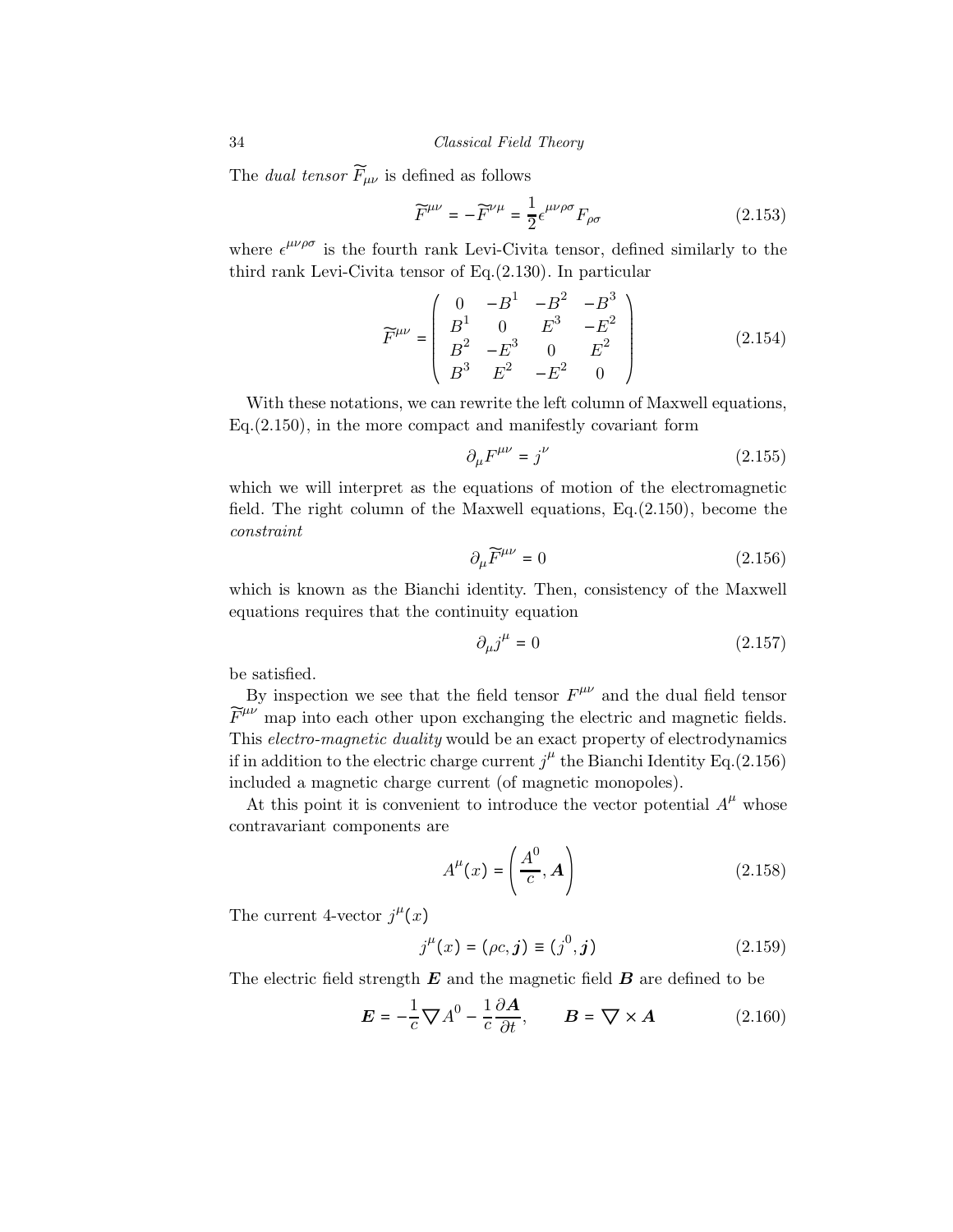In a more compact, relativistically covariant, notation we write

$$
F^{\mu\nu} = \partial^{\mu} A^{\nu} - \partial^{\nu} A^{\mu} \tag{2.161}
$$

In terms of the vector potential  $A^{\mu}$ , the Maxwell equations remain unchanged under the (local) gauge transformation

$$
A^{\mu}(x) \mapsto A^{\mu}(x) + \partial^{\mu}\Phi(x) \tag{2.162}
$$

where  $\Phi(x)$  is an *arbitrary smooth* function of the space-time coordinates  $x^{\mu}$ . It is easy to check that, under the transformation of Eq.(2.162), the field strength remains *invariant* i.e.  $F^{\mu\nu} \mapsto F^{\mu\nu}$ . This property is called *Gauge* Invariance and it plays a *fundamental* role in modern physics.

By directly substituting the definitions of the magnetic field  $\bm{B}$  and the electric field  $\boldsymbol{E}$  in terms of the 4-vector  $A^{\mu}$  into the Maxwell equations, we obtain the wave equation. Indeed, the equation of motion

$$
\partial_{\mu}F^{\mu\nu} = j^{\nu} \tag{2.163}
$$

yields the equation for the vector potential

$$
\partial^2 A^{\nu} - \partial^{\nu} (\partial_{\mu} A^{\mu}) = j^{\nu}
$$
 (2.164)

which is the *wave equation*.

We can now use gauge invariance to further restrict the vector potential  $A^{\mu}$ , which is not completely determined. These restrictions are known as the procedure of fixing a gauge. The choice

$$
\partial_{\mu}A^{\mu} = 0 \tag{2.165}
$$

known as the Lorentz gauge, yields the simpler and standard form of the wave equation

$$
\partial^2 A^\mu = j^\mu \tag{2.166}
$$

Notice that the Lorentz gauge preserves Lorentz covariance.

Another popular choice is the radiation (or Coulomb) gauge

$$
\nabla \cdot \mathbf{A} = 0 \tag{2.167}
$$

which yields (in units with  $c = 1$ )

$$
\partial^2 A^\nu - \partial^\nu (\partial_0 A^0) = j^\nu \tag{2.168}
$$

which is not Lorentz covariant. In the absence of external sources,  $j^{\nu} = 0$ , we can further impose the restriction that  $A^0 = 0$ . This choice reduces the set of three equations, one for each spacial component of  $\boldsymbol{A}$ , which satisfy

$$
\partial^2 \mathbf{A} = 0, \quad \text{provided} \quad \nabla \cdot \mathbf{A} = 0 \tag{2.169}
$$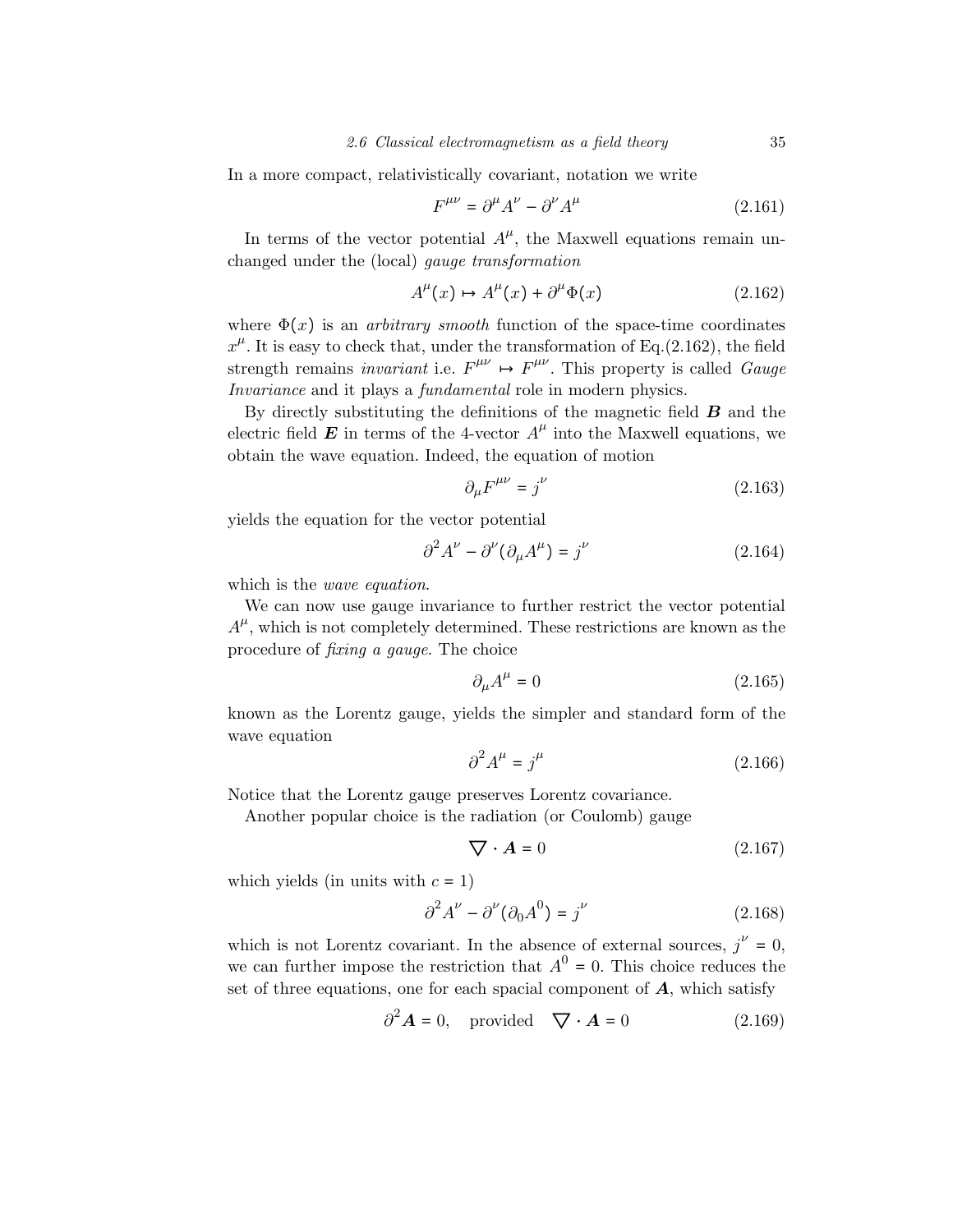The solutions are, as we well know, plane waves of the form

$$
\mathbf{A}(x) = \mathbf{A} e^{i(p_0 x_0 - \mathbf{p} \cdot x)} \tag{2.170}
$$

which are only consistent if  $p_0^2 - p^2 = 0$  and  $p \cdot A = 0$ . For the last reason, this choice is also known as the transverse gauge.

We can also regard the electromagnetic field as a dynamical system and construct a Lagrangian picture for it. Since the Maxwell equations are local, gauge invariant and Lorentz covariant, we should demand that the Lagrangian density should be local, gauge invariant and Lorentz invariant. Since, in terms of the vector potential  $A_{\mu}$ , the Maxwell equations are second order in derivatives, we seek a local Lagrangian density which is also second order in derivatives of the vector potential. A simple choice that satisties all the requirements is

$$
\mathcal{L} = -\frac{1}{4} F_{\mu\nu} F^{\mu\nu} - j_{\mu} A^{\mu} \tag{2.171}
$$

This Lagrangian density is manifestly Lorentz invariant. Gauge invariance is satisfied if and only if  $j_{\mu}$  is a conserved current, i.e. if  $\partial_{\mu}j^{\mu} = 0$ , since, under a gauge transformation  $A_\mu \mapsto A_\mu + \partial_\mu \Phi(x)$  the field strength does not change. However, the source term changes as follows

$$
\int d^4x \, j_\mu A^\mu \mapsto \int d^4x \left[ j_\mu A^\mu + j_\mu \partial^\mu \Phi \right]
$$
  
= 
$$
\int d^4x \, j_\mu A^\mu + \int d^4x \, \partial^\mu (j_\mu \Phi) - \int d^4x \, \partial^\mu j_\mu \Phi
$$
 (2.172)

If the sources vanish at infinity,  $\lim_{|x|\to\infty} j_\mu = 0$ , the surface term can be dropped. Thus the action  $S = \int d^4x \mathcal{L}$  is gauge-invariant if and only if the current  $j^{\mu}$  is locally conserved,

$$
\partial_{\mu}j^{\mu} = 0 \tag{2.173}
$$

which is the continuity equation.

We can now derive the equations of motion by demanding that the action S be stationary, i.e.

$$
\delta S = \int d^4x \left[ \frac{\delta \mathcal{L}}{\delta A^{\mu}} \delta A^{\mu} + \frac{\delta \mathcal{L}}{\delta \partial^{\nu} A^{\mu}} \delta \partial^{\nu} A^{\mu} \right] = 0 \tag{2.174}
$$

Much as we did before, we can now proceed to integrate by parts to get

$$
\delta S = \int d^4x \ \partial^{\nu} \left[ \frac{\delta \mathcal{L}}{\delta \partial^{\nu} A^{\mu}} \delta A^{\mu} \right] + \int d^4x \ \delta A^{\mu} \left[ \frac{\delta \mathcal{L}}{\delta A^{\mu}} - \partial^{\nu} \left( \frac{\delta \mathcal{L}}{\delta \partial^{\nu} A^{\mu}} \right) \right] \tag{2.175}
$$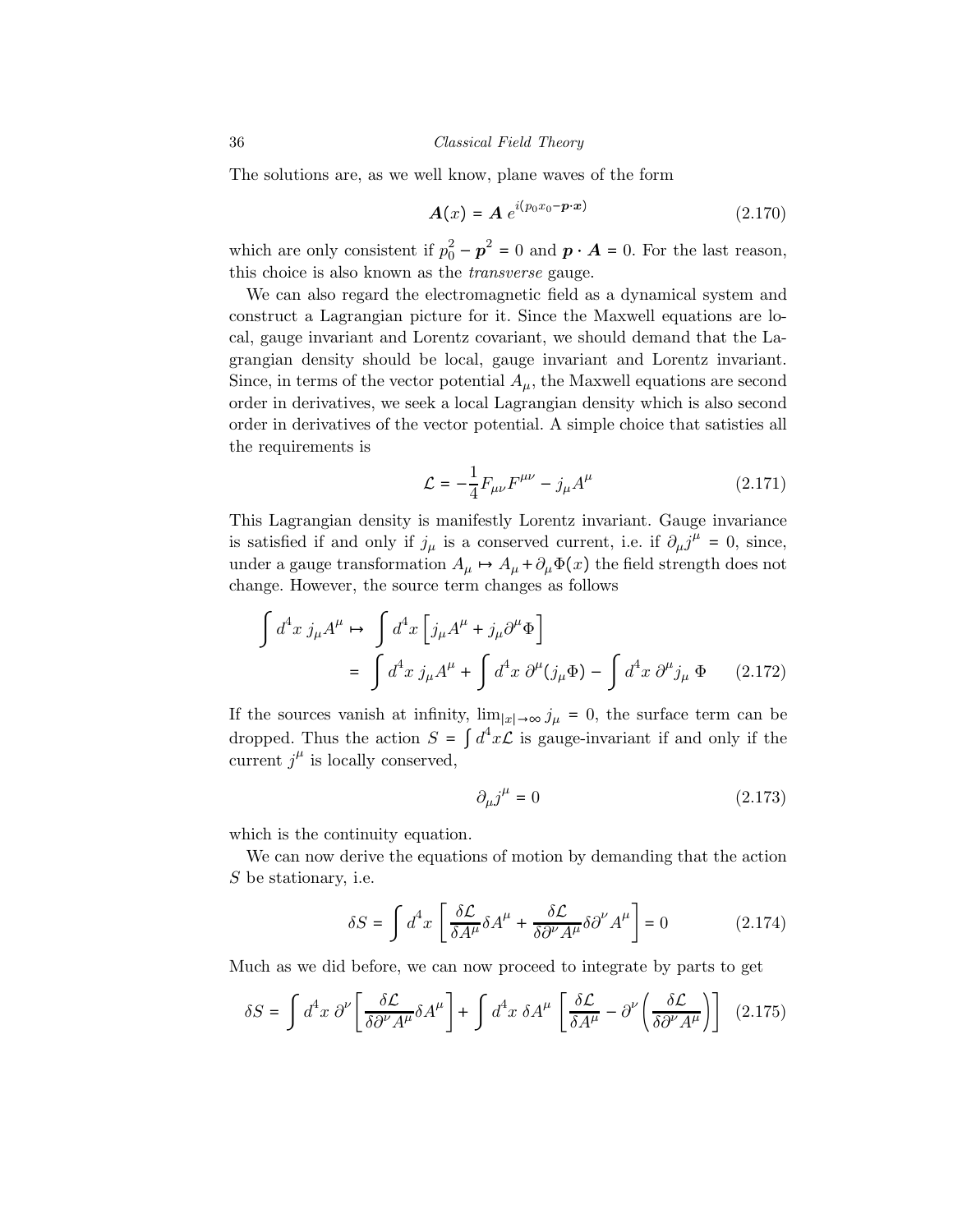By demanding that at the surface the variation vanishes,  $\delta A^{\mu} = 0$ , we get

$$
\frac{\delta \mathcal{L}}{\delta A^{\mu}} = \partial^{\nu} \left( \frac{\delta \mathcal{L}}{\delta \partial^{\nu} A^{\mu}} \right)
$$
 (2.176)

Explicitly, we find

$$
\frac{\delta \mathcal{L}}{\delta A^{\mu}} = -j_{\mu}, \text{ and } \frac{\delta \mathcal{L}}{\delta \partial^{\nu} A^{\mu}} = F^{\mu \nu}
$$
 (2.177)

Thus, we obtain

$$
j^{\mu} = -\partial_{\nu} F^{\mu\nu} \tag{2.178}
$$

or, equivalently

$$
j^{\nu} = \partial_{\mu} F^{\mu\nu} \tag{2.179}
$$

Therefore, the Least Action Principle implies the Maxwell equations.

## 2.7 The Landau theory of phase transitions as a field theory

We now turn to the problem of the statistical mechanics of a magnet. In order to be a little more specific, we will consider the simplest model of a ferromagnet: the classical Ising model. In this model, one considers an array of atoms on some lattice (say cubic). Each site is assumed to have a net spin magnetic moment  $S(i)$ . From elementary quantum mechanics we know that the simplest interaction among the spins is the Heisenberg exchange Hamiltonian

$$
H = -\sum_{\langle i,j \rangle} J_{ij} \mathbf{S}(i) \cdot \mathbf{S}(j) \tag{2.180}
$$

where  $\lt i, j \gt 1$  are nearest neighboring sites on the lattice. In many situations, in which there is magnetic anisotropy, only the z-component of the spin operators plays a role. The Hamiltonian now reduces to that of the Ising model

$$
H_I = -J \sum_{\langle ij \rangle} \sigma(i)\sigma(j) \equiv E[\sigma]
$$
 (2.181)

where  $[\sigma]$  denotes a configuration of spins with  $\sigma(i)$  being the z-projection of the spin at each site i.

The equilibrium properties of the system are determined by the partition function Z which is the sum over all spin configurations  $\lceil \sigma \rceil$  of the Boltzmann weight for each state,

$$
Z = \sum_{\{\sigma\}} \exp\left(-\frac{E[\sigma]}{T}\right) \tag{2.182}
$$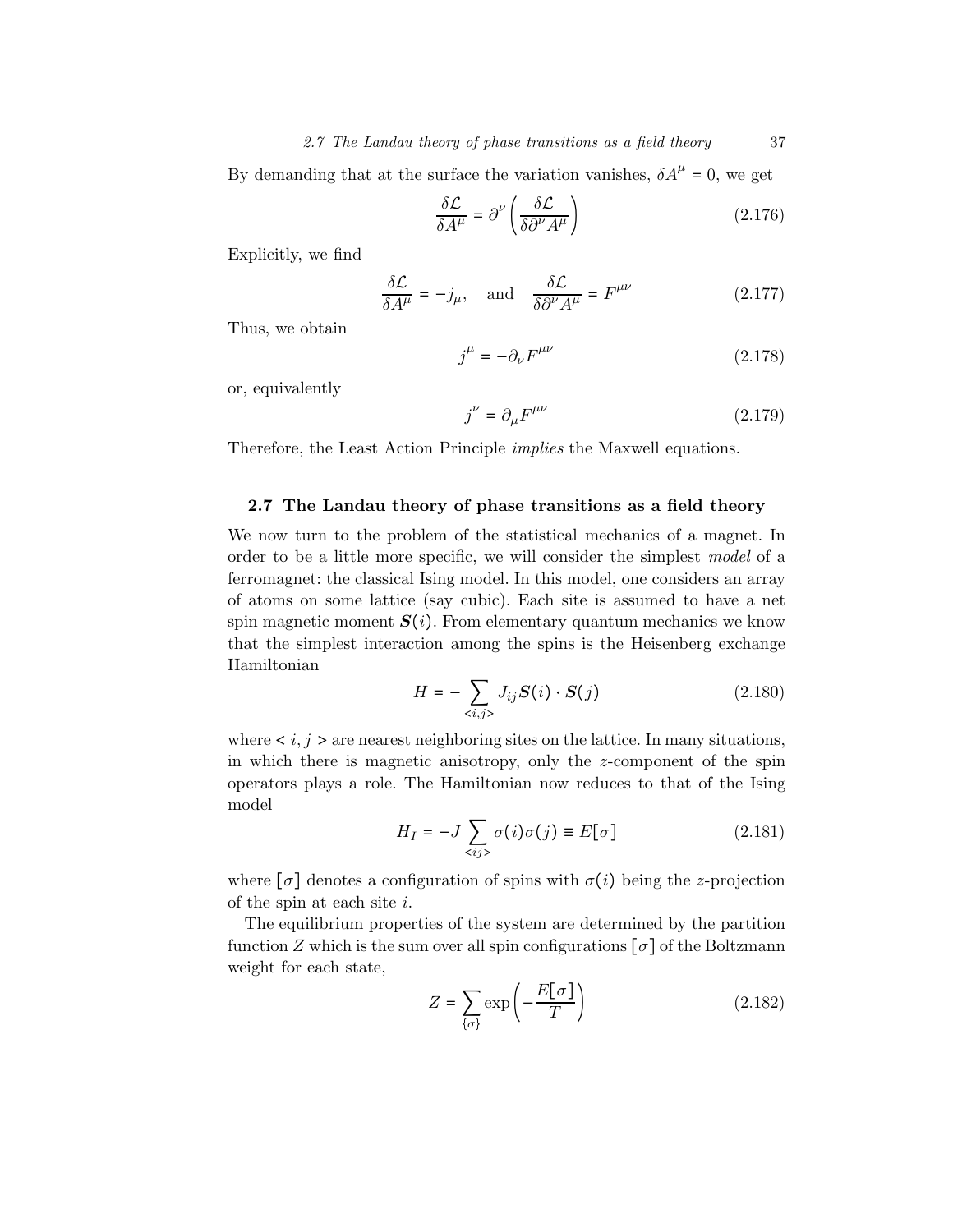

Figure 2.3 Spins on a lattice.

where T is the temperature and  $\{\sigma\}$  is the set of all spin configurations.

In the 1950's, Landau developed a picture to study these type of problems which in general are very difficult. Landau first proposed to work not with the microscopic spins but with a set of *coarse-grained* configurations (Landau, 1937). One way to do this, using the more modern version of the argument due to Kadanoff (Kadanoff, 1966) and Wilson (Wilson, 1971), is to partition a large system of linear size  $L$  into regions or *blocks* of smaller linear size  $\ell$  such that  $a_0 \ll \ell \ll L$ , where  $a_0$  is the lattice spacing. Each one of these regions will be centered around a site, say  $x$ . We will denote such a region by  $A(x)$ . The idea is now to perform the sum, i.e. the partition function Z, while keeping the total magnetization of each region  $\mathcal{A}(x)$  fixed to the values

$$
M(\boldsymbol{x}) = \frac{1}{N[\mathcal{A}]} \sum_{\boldsymbol{y} \in \mathcal{A}(\boldsymbol{x})} \sigma(\boldsymbol{y})
$$
 (2.183)

where  $N[\mathcal{A}]$  is the number of sites in  $\mathcal{A}(x)$ . The restricted partition function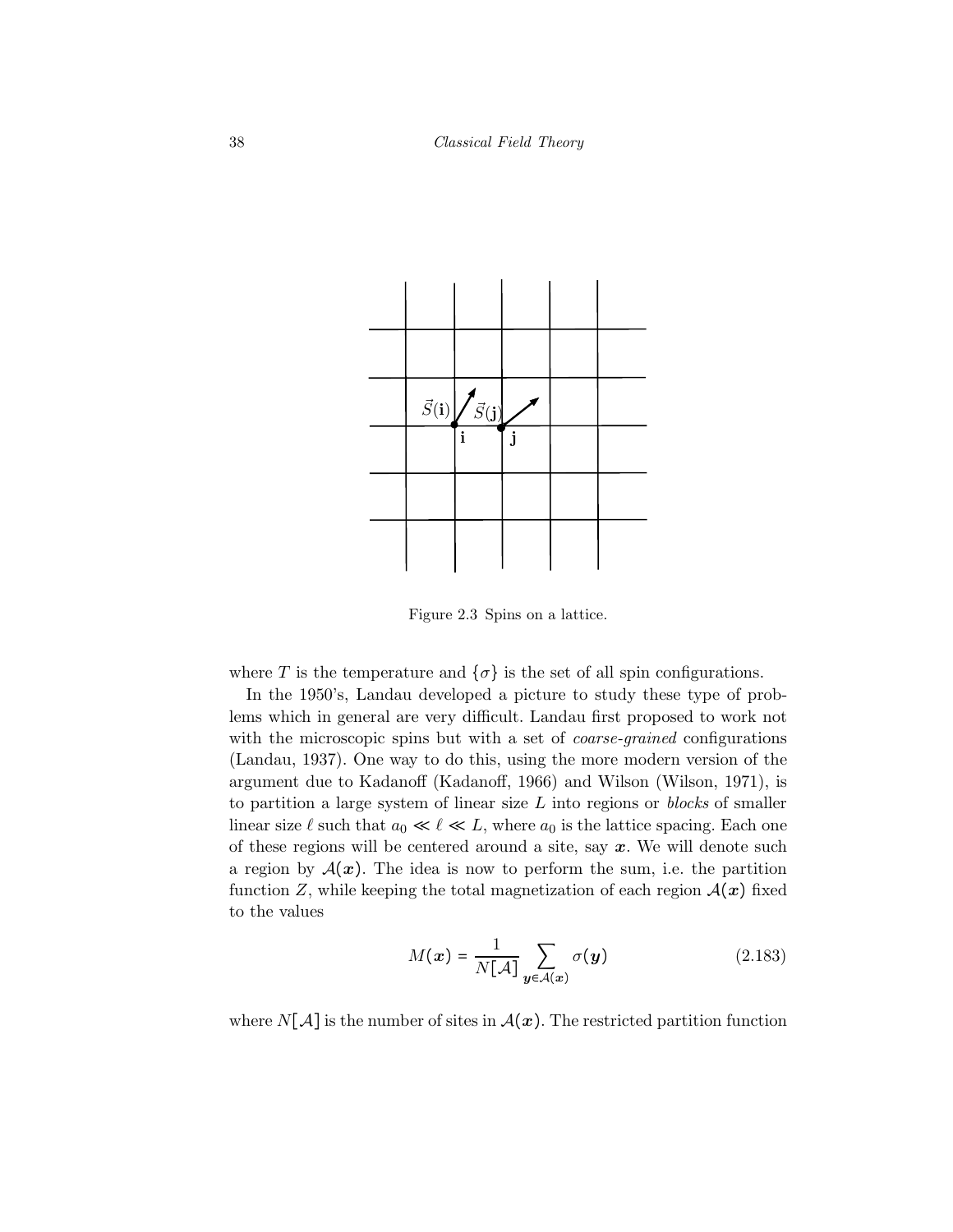#### 2.7 The Landau theory of phase transitions as a field theory 39

is now a functional of the coarse-grained local magnetizations  $M(x)$ ,

$$
Z[M] = \sum_{\{\sigma\}} \exp\left\{-\frac{E[\sigma]}{T}\right\} \prod_{x} \delta\left(M(x) - \frac{1}{N(\mathcal{A})} \sum_{y \in \mathcal{A}(x)} \sigma(y)\right) \quad (2.184)
$$

The variables  $M(x)$  have the property that, for  $N(\mathcal{A})$  very large, they effectively take values on the real numbers. Also, the coarse-grained configurations  $\{M(x)\}\$ are smoother than the microscopic configurations  $\{\sigma\}.$ 

At very high temperatures the average magnetization  $\langle M \rangle = 0$  and the system is in a paramagnetic phase. On the other hand, at low temperatures the average magnetization may be non-zero and the system may be in a ferromagnetic phase. Thus, at high temperatures the partition function  $Z$  is dominated by configurations which have  $\langle M \rangle = 0$  while at very low temperatures, the most frequent configurations have  $\langle M \rangle \neq 0$ . Landau proceeded to write down an approximate form for the partition function in terms of sums over *smooth, continuous, configurations*  $M(x)$  which, formally, can be represented in the form

$$
Z \approx \int \mathcal{D}M(x) \, \exp\left(-\frac{E\left[M(x),T\right]}{T}\right) \tag{2.185}
$$

where  $\mathcal{D}M(x)$  is an integration measure which means "sum over all configurations." We will define this more properly later on, in chapter 15.

We will assume that for the dominant configurations in the sum (integral!) shown in Eq.(2.185) the local averages  $M(x)$  are smooth functions of x and are small. Then, the energy functional  $E[M]$  can be written as an expansion in powers of  $M(x)$  and of its space derivatives. With these assumptions the free energy of the magnet in D dimensions can be approximated by the Ginzburg-Landau form (Landau and Lifshitz, 1959b)

$$
E(M) = \int d^D x \left( \frac{1}{2} K(T) |\nabla M(x)|^2 + \frac{1}{2} a(T) M^2(x) + \frac{1}{4!} b(T) M^4(x) + \dots \right)
$$
\n(2.186)

Ginzburg and Landau made the additional (and drastic) assumption that there is a *single configuration*  $M(x)$  that dominates the full partition function. Under this assumption, which can be regarded as a mean-field approximation, the free energy  $F = -T \ln Z$  takes the same form as Eq.(2.186). In a later chapter we will develop the theory of the effective action and we will return to this point.

Thermodynamic stability requires that the stiffness  $K(T)$  and the coefficient  $b(T)$  of the quartic term must be positive. The second term has a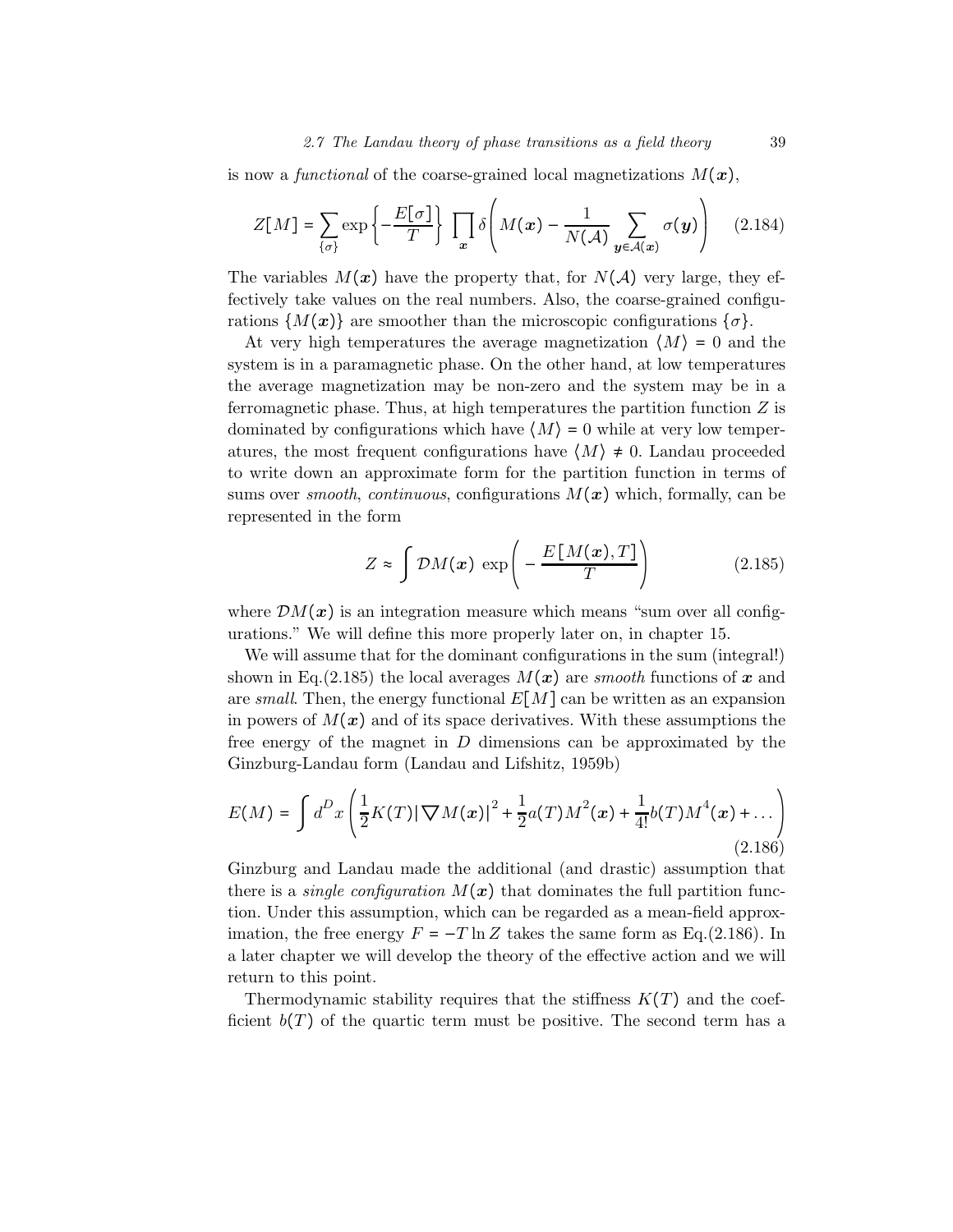coefficient  $a(T)$  which can have either sign. A simple choice of these parameters is

$$
K(T) \simeq K_0, \qquad b(T) \simeq b_0, \qquad a(T) \simeq \bar{a} (T - T_c) \tag{2.187}
$$

where  $T_c$  is an approximate value of the critical temperature.

The free energy  $F(M)$  defines a Classical, or Euclidean, Field Theory. In fact, by rescaling the field  $M(x)$  in the form

$$
\Phi(x) = \sqrt{K}M(x) \tag{2.188}
$$

we can write the free energy as

$$
F(\Phi) = \int d^d x \left\{ \frac{1}{2} (\nabla \Phi)^2 + U(\Phi) \right\} \tag{2.189}
$$

where the potential  $U(\Phi)$  is

$$
U(\Phi) = \frac{\bar{m}^2}{2} \Phi^2 + \frac{\lambda}{4!} \Phi^4 + \dots \tag{2.190}
$$

where  $\bar{m}^2 = \frac{a(T)}{K}$  and  $\lambda = \frac{b}{K^2}$ . Except for the absence of the term involving the canonical momentum  $\Pi^2(x)$ ,  $F(\Phi)$  has a striking resemblance to the Hamiltonian of a scalar field in Minkowski space! We will see below that this is not an accident, and that the Ginzburg-Landau theory is closely related to a quantum field theory of a scalar field with a  $\Phi^4$  potential.



Figure 2.4 The Landau free energy for the order parameter field Φ: for  $T > T_0$  the free energy has a unique minimum at  $\Phi = 0$  while for  $T < T_0$ there are two minima at  $\Phi = \pm \Phi_0$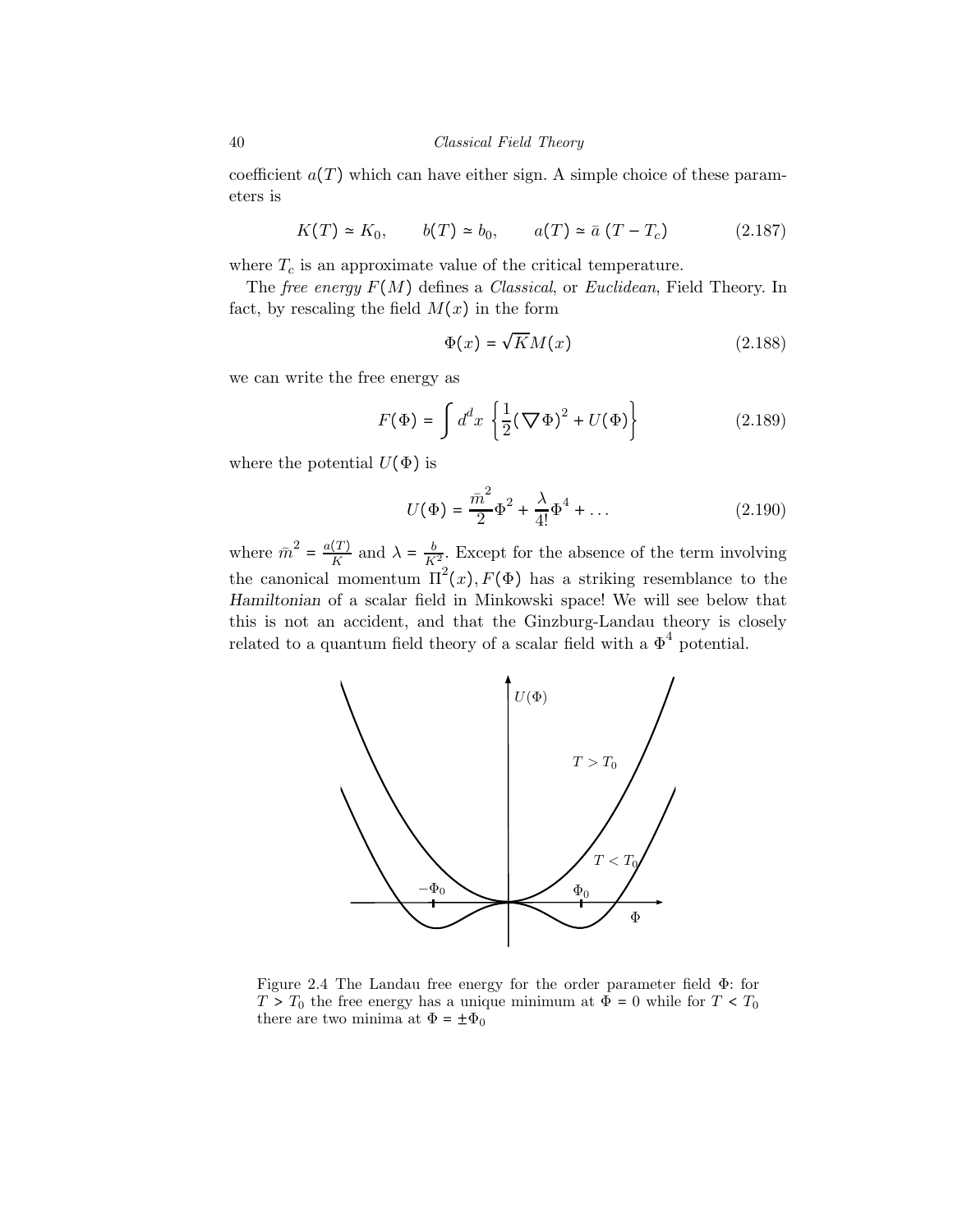Let us now ask the following question: is there a configuration  $\Phi_c(x)$  that gives the *dominant* contribution to the partition function  $Z$ ? If so, we should be able to approximate

$$
Z = \int \mathcal{D}\Phi \, \exp\{-F(\Phi)\} \approx \exp\{-F(\Phi_c)\}\{1 + \cdots\} \tag{2.191}
$$

This statement is usually called the Mean Field Approximation. Since the integrand is an exponential, the dominant configuration  $\Phi_c$  must be such that F has a (local) minimum at  $\Phi_c$ . Thus, configurations  $\Phi_c$  which leave  $F(\Phi)$  stationary are good candidates (we actually need local minima!). The problem of finding extrema is simply the condition  $\delta F = 0$ . This is the same problem we solved for classical field theory in Minkowski space-time. Notice that in the derivation of  $F$  we have invoked essentially the same type of arguments as before: (a) invariance and (b) locality (differentiability).

The Euler-Lagrange equations can be derived by using the same arguments that we employed in the context of a scalar field theory. In the case at hand they become

$$
-\frac{\delta F}{\delta \Phi(x)} + \partial_j \left( \frac{\delta F}{\delta \partial_j \Phi(x)} \right) = 0 \tag{2.192}
$$

For the case of the Landau theory the Euler-Lagrange Equation becomes the Ginzburg-Landau Equation

$$
0 = -\nabla^2 \Phi_c(\mathbf{x}) + \bar{m}^2 \Phi_c(\mathbf{x}) + \frac{\lambda}{3!} \Phi_c^3(\mathbf{x})
$$
 (2.193)

The solution  $\Phi_c(x)$  that *minimizes* the energy is uniform in space and thus has  $\partial_i \Phi_c = 0$ . Hence,  $\Phi_c$  is the solution of the very simple equation

$$
\bar{m}^2 \Phi_c + \frac{\lambda}{3!} \Phi_c^3 = 0 \tag{2.194}
$$

Since  $\lambda$  is positive and  $\bar{m}^2$  may have either sign, depending on whether  $T > T_c$  or  $T < T_c$ , we have to explore both cases.

For  $T > T_c$ ,  $\bar{m}^2$  is also positive and the only real solution is  $\Phi_c = 0$ . This is the paramagnetic phase. But, for  $T < T_c$ ,  $\overline{n}^2$  is negative and two new solutions are available, namely

$$
\Phi_c = \pm \sqrt{\frac{6 \mid \bar{m}^2 \mid}{\lambda}}
$$
\n(2.195)

These are the solutions with lowest energy and they are degenerate. They both represent the *magnetized* (or ferromagnetic)) phase.

We now must ask if this procedure is correct or, rather, when can we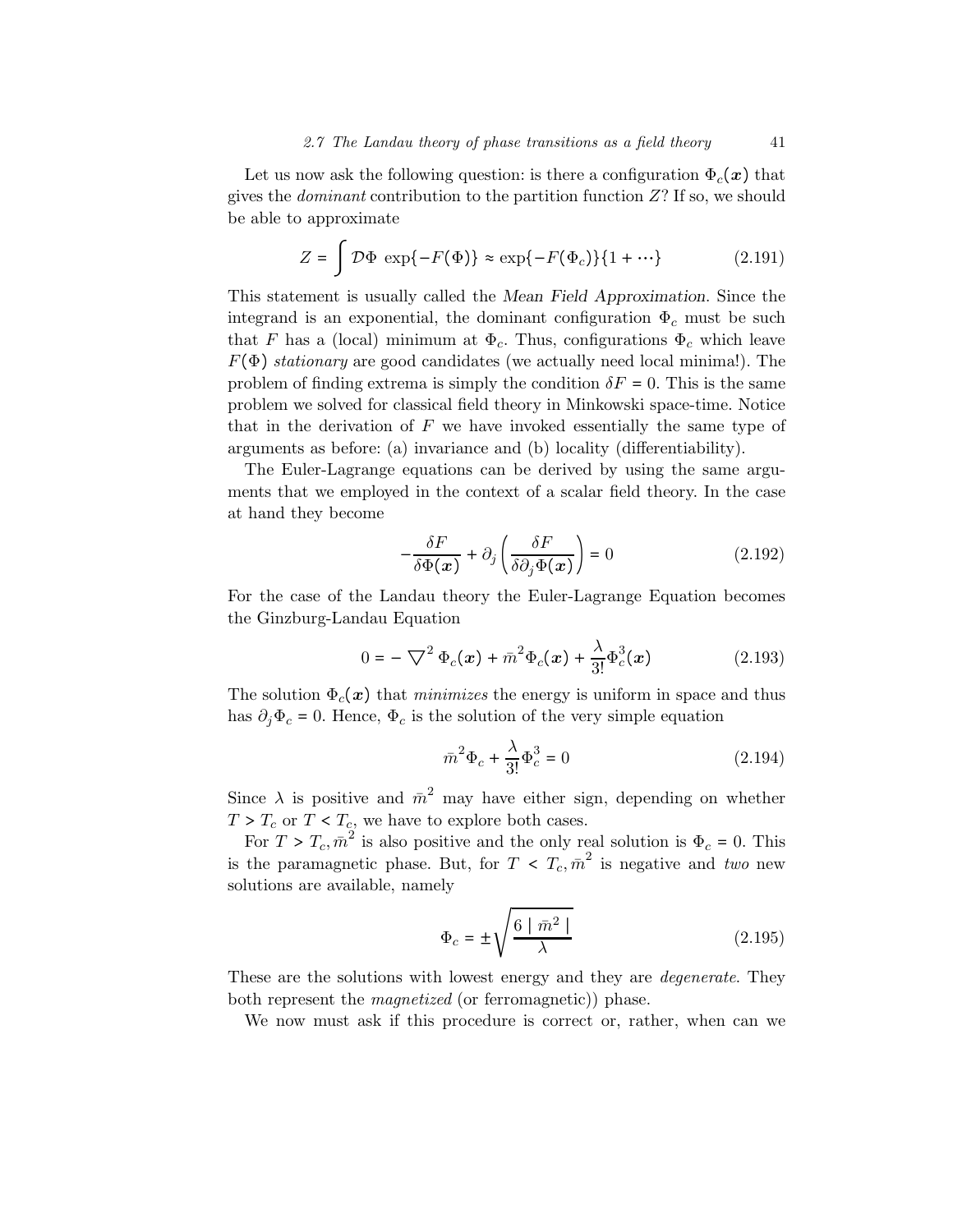expect this approximation to work. The answer to this question is the central problem of the theory of phase transitions which describes the behavior of statistical systems in the vicinity of a continuous (or second order) phase transition. It turns out that this problem is also connected with a central problem of Quantum Field theory, namely when and how is it possible to remove the singular behavior of perturbation theory, and in the process remove all dependence on the short distance (or high energy) cutoff from physical observables. In Quantum Field Theory this procedure amounts to a definition of the continuum limit. The answer to these questions motivated the development of the Renormalization Group which solved both problems simultaneously.

## 2.8 Field theory and Statistical Mechanics

We are now going to discuss a mathematical procedure that will allow us to connect quantum field theory to classical statistical mechanics. We will use a mapping called a Wick rotation.

Let us go back to the action for a real scalar field  $\Phi(x)$  in  $D = d + 1$ space-time dimensions

$$
S = \int d^D x \mathcal{L}(\Phi, \partial_\mu \Psi) \tag{2.196}
$$

where  $d^D x$  is

$$
d^D x \equiv dx_0 d^d x \tag{2.197}
$$

Let us *formally* carry out the *analytic continuation* of the *time* component  $x_0$  of  $x_\mu$  from real to imaginary time  $x_D$ 

$$
x_0 \mapsto -ix_D \tag{2.198}
$$

under which

$$
\Phi(x_0, x) \mapsto \Phi(x, x_D) \equiv \Phi(x) \tag{2.199}
$$

where  $x = (x, x_D)$ . Under this transformation, the action (or rather *i* times the action) becomes

$$
iS \equiv i \int dx_0 \, d^d x \, \mathcal{L}(\Phi, \partial_0 \Psi, \partial_j \Phi) \mapsto \int d^D x \, \mathcal{L}(\Phi, -i\partial_D \Phi, \partial_j \Phi) \qquad (2.200)
$$

If  $\mathcal L$  has the form

$$
\mathcal{L} = \frac{1}{2} (\partial_{\mu} \Phi)^{2} - V(\Phi) \equiv \frac{1}{2} (\partial_{0} \Phi)^{2} - \frac{1}{2} (\nabla \Phi)^{2} - V(\Phi)
$$
 (2.201)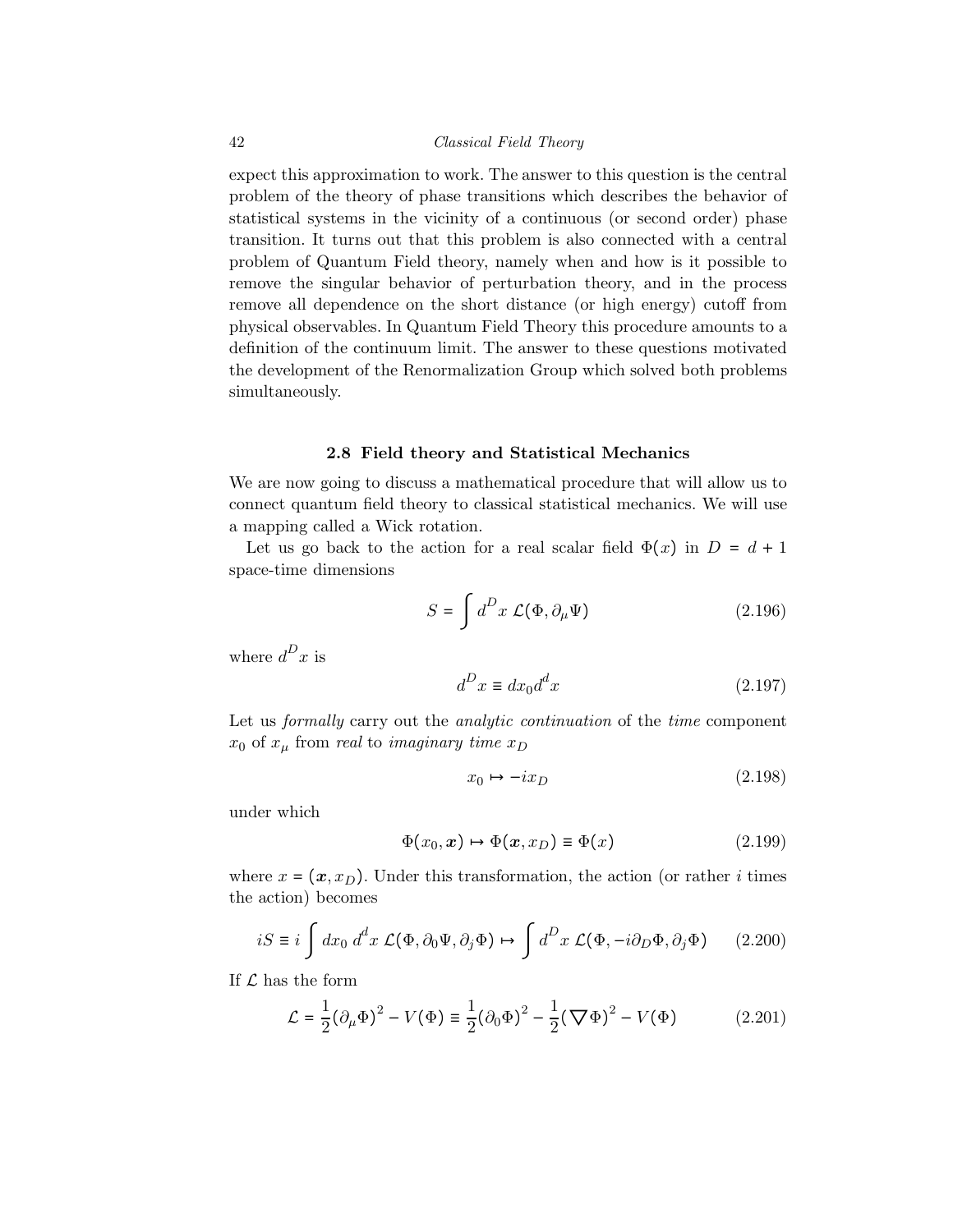then the analytic continuation yields

$$
\mathcal{L}(\Phi, -i\partial_D\Psi, \nabla\Phi) = -\frac{1}{2} (\partial_D\Phi)^2 - \frac{1}{2} (\nabla\Phi)^2 - V(\Phi)
$$
 (2.202)

Then we can write

$$
iS(\Phi, \partial_{\mu}\Phi) \xrightarrow[x_0 \to -ix_D]{} - \int d^D x \left[ \frac{1}{2} \left( \partial_D \Phi \right)^2 + \frac{1}{2} \left( \nabla \Phi \right)^2 + V(\Phi) \right] (2.203)
$$

This expression has the same form as (minus) the potential energy  $E(\Phi)$ for a classical field  $\Phi$  in  $D = d + 1$  space dimensions. However it is also the same as the energy for a classical statistical mechanics problem in the same number of dimensions i.e. the Landau-Ginzburg free energy of the last section.

In Classical Statistical Mechanics, the equilibrium properties of a system are determined by the *partition function*. For the case of the Landau theory of phase transitions the partition function is

$$
Z = \int \mathcal{D}\Phi \ e^{-E(\Phi)/T} \tag{2.204}
$$

where the symbol " $\int \mathcal{D}\Phi$ " means sum over all configurations. We will discuss the meaning of this expression and the definition of the "measure" DΦ later on. If we choose for energy functional  $E(\Phi)$  the expression

$$
E(\Phi) = \int d^D x \left[ \frac{1}{2} (\partial \Phi)^2 + V(\Phi) \right]
$$
 (2.205)

where

$$
(\partial \Phi)^2 \equiv (\partial_D \Phi)^2 + (\nabla \Phi)^2 \tag{2.206}
$$

we see that the partition function  $Z$  is formally the analytic continuation of

$$
\mathcal{Z} = \int \mathcal{D}\Phi \ e^{iS(\Phi, \partial_{\mu}\Phi)/\hbar} \tag{2.207}
$$

where we have used  $\hbar$  which has units of action (instead of the temperature).

What is the physical meaning of  $\mathcal{Z}$ ? This expression suggests that  $\mathcal Z$ should have the interpretation of a sum of all possible functions  $\Phi(\mathbf{x},t)$  (i.e. the *histories* of the configurations of the field  $\Phi$ ) weighed by the phase factor  $\exp{\{\frac{i}{\hbar}S(\Phi,\partial_{\mu}\Phi)\}}$ . We will discover later on that if T is formally identified with the Planck constant h, then  $\mathcal Z$  represents the path-integral quantization of the field theory! Notice that the *semiclassical* limit  $h \rightarrow 0$  is formally equivalent to the low temperature limit of the statistical mechanical system.

The analytic continuation procedure that we just discussed is called a Wick rotation. It amounts to a passage from  $D = d+1$ -dimensional Minkowski